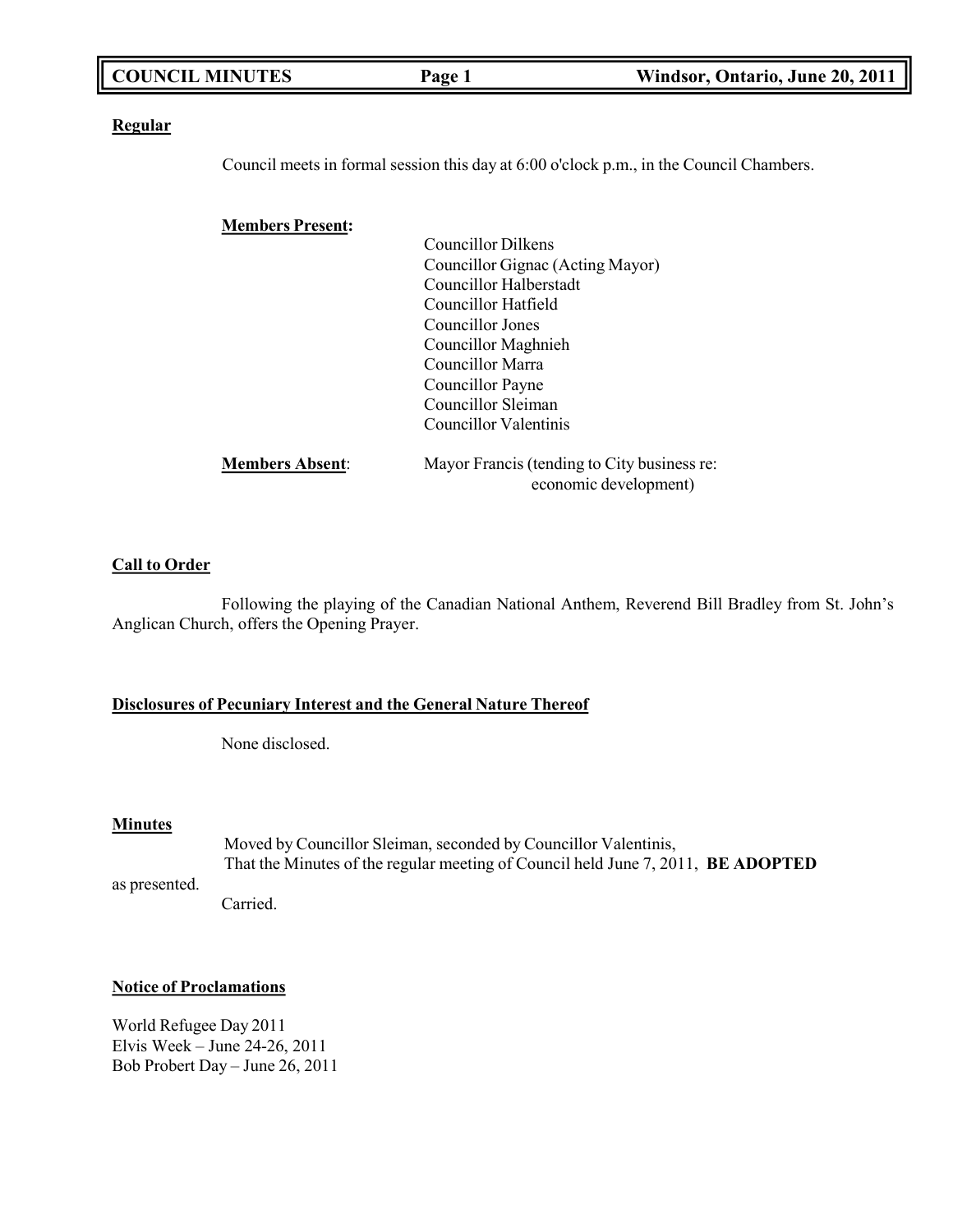## **COUNCIL MINUTES Page 2 June 20, 2011**

## **Committee of the Whole**

Moved by Councillor Dilkens, seconded by Councillor Maghnieh,

That Council do now rise and move into Committee of the Whole with the Acting Mayor presiding for the purpose of dealing with:

- (a) communication items;
- (b) consent agenda;
- (c) hearing requests for deferrals or referrals of any items of business;
- (d) hearing presentations and delegations;
- (e) consideration of business items;
- (f) consideration of Committee reports:
	- (i) **Report of Special In-Camera Meeting or other Committee as may be held prior to Council** (if scheduled); and
	- (ii) **Report No. 2-6 of the Executive Committee** of its meeting held May 30, 2011; and
	- (iii) **Report No. 1-8 of the Environment & Transportation Standing Committee** of its meeting held May 25, 2011; and
	- (iv) **Report No. 8 of the Social Development, Health & Culture Standing Committee** of its meeting held June 8, 2011;

(g) consideration of by-laws 107-2011 through 128-2011 (inclusive). Carried.

### **Communications**

Moved by Councillor Halberstadt, seconded by Councillor Hatfield,

**M140–2011** That the following Communication Items 1 to 7 and 9 to 14 inclusive, as set forth in the Council Agenda **BE REFERRED** as noted except Communication No. 8 which is dealt with as follows:

### **Communication No. 8:**

Moved by Councillor Marra, seconded by Councillor Hatfield,

**M141-2011** That the correspondence from the Windsor Essex Therapeutic Riding Association (WETRA) dated May 18, 2011 **BE RECEIVED**; and further, that Council recognize and endorse WETRA'S value and to encourage citizens to look at WETRA'S work and to consider supporting their fundraising effort before year end. Carried.

APR2011

| <b>Item</b>                     | From                                       | <b>Description</b>                                                                                                                                                                                                                                                 |
|---------------------------------|--------------------------------------------|--------------------------------------------------------------------------------------------------------------------------------------------------------------------------------------------------------------------------------------------------------------------|
| Office of the Prime<br>Minister |                                            | Letter acknowledging receipt of correspondence from March 18, 2011<br>regarding the application of the Harmonized Sales Tax (HST) to<br>electricity and heating charges.                                                                                           |
|                                 | <b>Note &amp; File</b><br><b>HST/11027</b> |                                                                                                                                                                                                                                                                    |
| C                               | Statistics Canada                          | Letter of thank you for support of the 2011 Census and request<br>participation in the new National Household Survey (NHS).<br>Chief Financial Officer & City Treasurer<br><b>City Planner</b><br><b>Senior Manager of Communications</b><br>Note & File<br>GT2011 |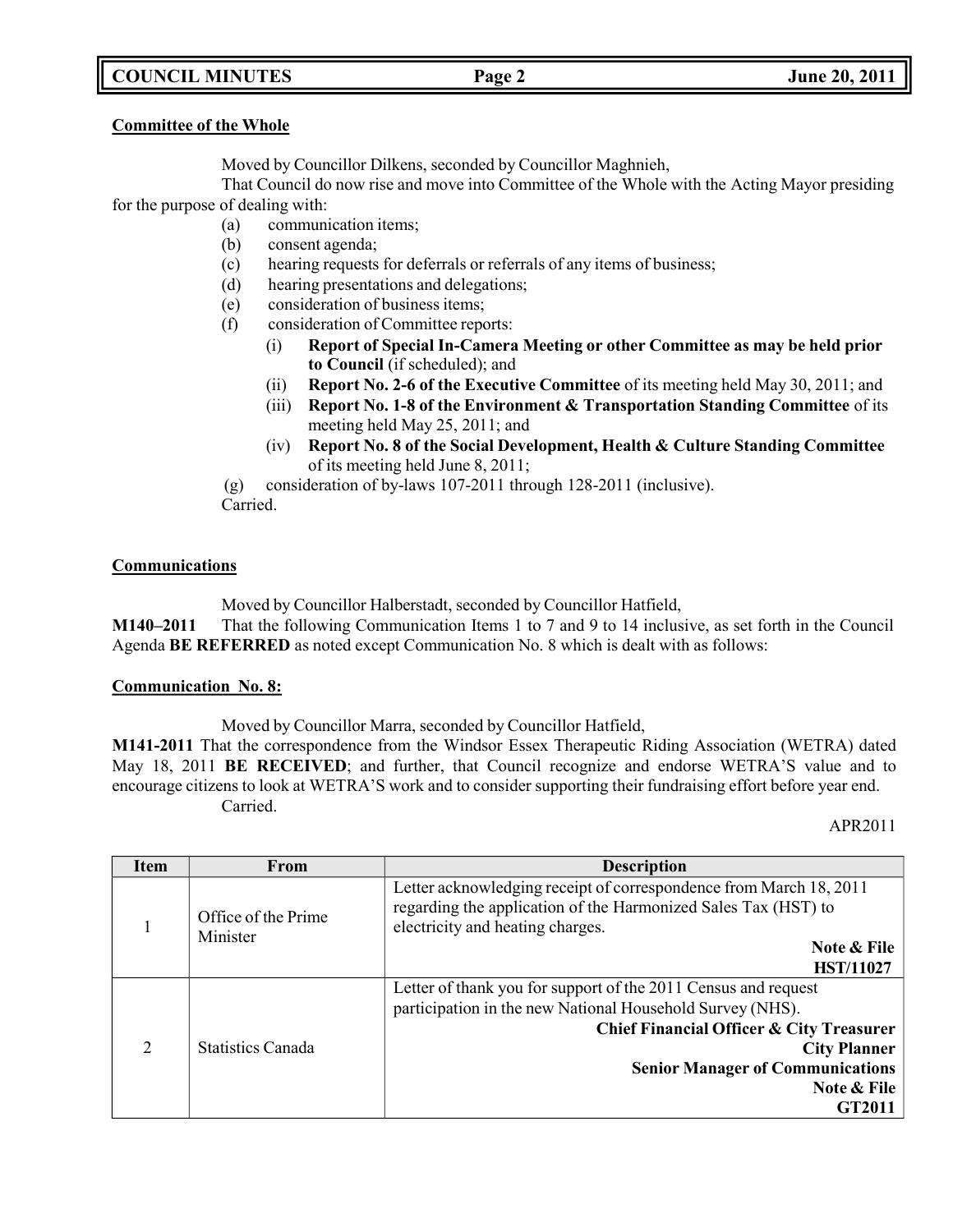**COUNCIL MINUTES Page 3 June 20, 2011**

| $\overline{3}$ | Province of Ontario                                                                          | Ontario Strengthening Patient Safety - McGuinty Government to<br>Regulate Non-Emergency Medical Transfer Services.<br><b>Executive Director of Long Term Care Services</b><br>Note & File<br>GP2011                                                                                                                                     |
|----------------|----------------------------------------------------------------------------------------------|-----------------------------------------------------------------------------------------------------------------------------------------------------------------------------------------------------------------------------------------------------------------------------------------------------------------------------------------|
| $\overline{4}$ | Canadian Pacific Railway                                                                     | Canadian Pacific 2011 Vegetation Control Program.<br><b>Executive Director of Parks &amp; Facilities</b><br><b>City Engineer</b><br><b>Executive Director of Operations</b><br>Note & File<br><b>MTR2011</b>                                                                                                                            |
| 5              | Association of<br>Municipalities of Ontario<br>(AMO)                                         | 2011 Federal Budget tabled in the House of Commons.<br>Chief Financial Officer & City Treasurer<br>Note & File<br><b>MMA2011</b>                                                                                                                                                                                                        |
| 6              | Federation of Canadian<br>Municipalities (FCM)                                               | Analysis of Budget 2011-12.<br>Chief Financial Officer & City Treasurer<br>Note & File<br><b>MMF2011</b>                                                                                                                                                                                                                                |
| $\overline{7}$ | Secretary/Treasurer<br>Committee of Adjustment                                               | Consent Authority Agenda Record Hearing to be held on Wednesday,<br>June 29, 2011, Council Chambers, 3rd Floor, Windsor City Hall, 350<br>City Hall Square West, Windsor<br>Note & File<br>ZC2011                                                                                                                                       |
| 8              | Mr. Jean-Pierre Michel,<br><b>Windsor Essex</b><br>Therapeutic Riding<br>Association (WETRA) | Request for resolution recognizing Windsor Essex Therapeutic Riding<br>Association (WETRA) value to Essex County and a request to citizens to<br>support their fund-raising effort.<br><b>COUNCIL DIRECTION REQUESTED</b><br><b>APR2011</b>                                                                                             |
| 9              | Manager of Urban Design                                                                      | Application of Unemployed Help Centre of Windsor Inc. for Site Plan<br>Approval to permit an expansion of the parking lot on the west side for<br>employee parking located at 6875-6955 Cantelon.<br>Note & File<br>ZS/11085                                                                                                            |
| 10             | Manager of Urban Design                                                                      | Application of Diclich Corp. Antonietta Danelon, Maria Visocchi,<br>Matteo Sauro, Edward Facca, Diego Danelon, Antonietta Danelon &<br>John Palu Corrent for Site Plan Approval to permit a parking lot located<br>at 515-533 Chatham, 0 Glengarry, 0 Chatham, 172 Glengarry, 182<br>Glengarry, 532 Chatham.<br>Note & File<br>ZS/11086 |
| 11             | Manager of Urban Design                                                                      | Application of P.X. Smith Medicine Professional Corporation for Site<br>Plan Approval to permit a medical building with pharmacy/retail located<br>to South property due to low hanging existing hydro lines located at 7875<br>Riverside Drive East.<br>Note & File<br>ZS/11087                                                        |
| 12             | Manager of Urban Design                                                                      | Application of 701259 Ontario Limited for Site Plan Approval to permit<br>an office, yard, Future Shop located at 600 Weaver Road.<br>Note & File<br><b>ZS/11088</b>                                                                                                                                                                    |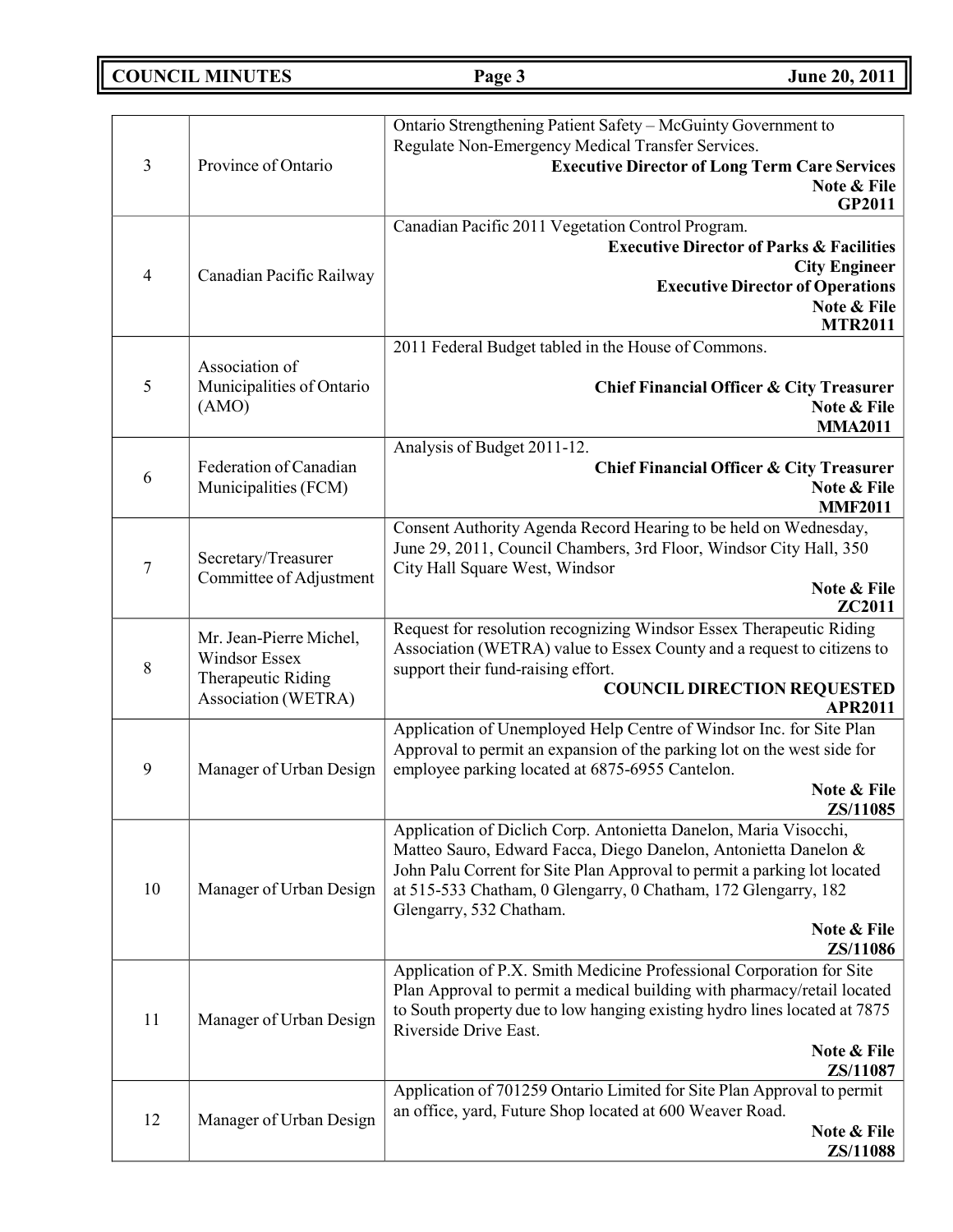**COUNCIL MINUTES Page 4 June 20, 2011**

| 13 | Manager of Urban Design | Application of Loblaw Properties Limited for Site Plan Approval to<br>permit Truck Simulation with existing and proposed fire route layout<br>located at 7201 Tecumseh Road East. |
|----|-------------------------|-----------------------------------------------------------------------------------------------------------------------------------------------------------------------------------|
|    |                         | Note & File<br>ZS/11089                                                                                                                                                           |
| 14 | Manager of Urban Design | Application of 860961 Ontario Inc./Thomas M. Harris for Site Plan<br>Approval to permit public parking located at Glengarry-Riverside Drive<br>East parking lots.                 |
|    |                         | Note & File<br>ZS/11084                                                                                                                                                           |

Carried.

### **Consent Agenda**

Moved by Councillor Jones, seconded by Councillor Maghnieh,

That the following Consent Agenda and the recommendations contained in the administrative reports **BE APPROVED** as amended:

Item 1 A By-law for the Construction of Curbs and Gutters, Boulevard Restoration and Storm Sewers on Clemenceau Boulevard from Grand Boulevard to Roosevelt Avenue as a Local Improvement

Item 2 Approval for Enterprise Backup and Recovery RFP

Item 3 Tree Removals (including stumps) – 400 more or less, Tender No. 58-11

Item 4 Riverside Arena Demolition – Tender No. 54-11

Carried.

### **Deferrals and/or Referrals and Withdrawals**

None requested.

### **Presentations & Delegations:**

None.

### **Regular Business Items (for final disposition of these matters see Schedule "A" attached)**

- PAC 1 Official Plan Review Report #27 Urban Structure Report and Urban Structure Plan Official Plan Amendment #79
- Item 5 Request for temporary relief of By-law 2481 Regulation of the use of Guns and other Firearms

### **Consideration of Committee Reports**

Moved by Councillor Sleiman, seconded by Councillor Valentinis, **M142-2011** That the **Report of the special In-camera** meeting held June 20, 2011, **BE ADOPTED** as presented. Carried.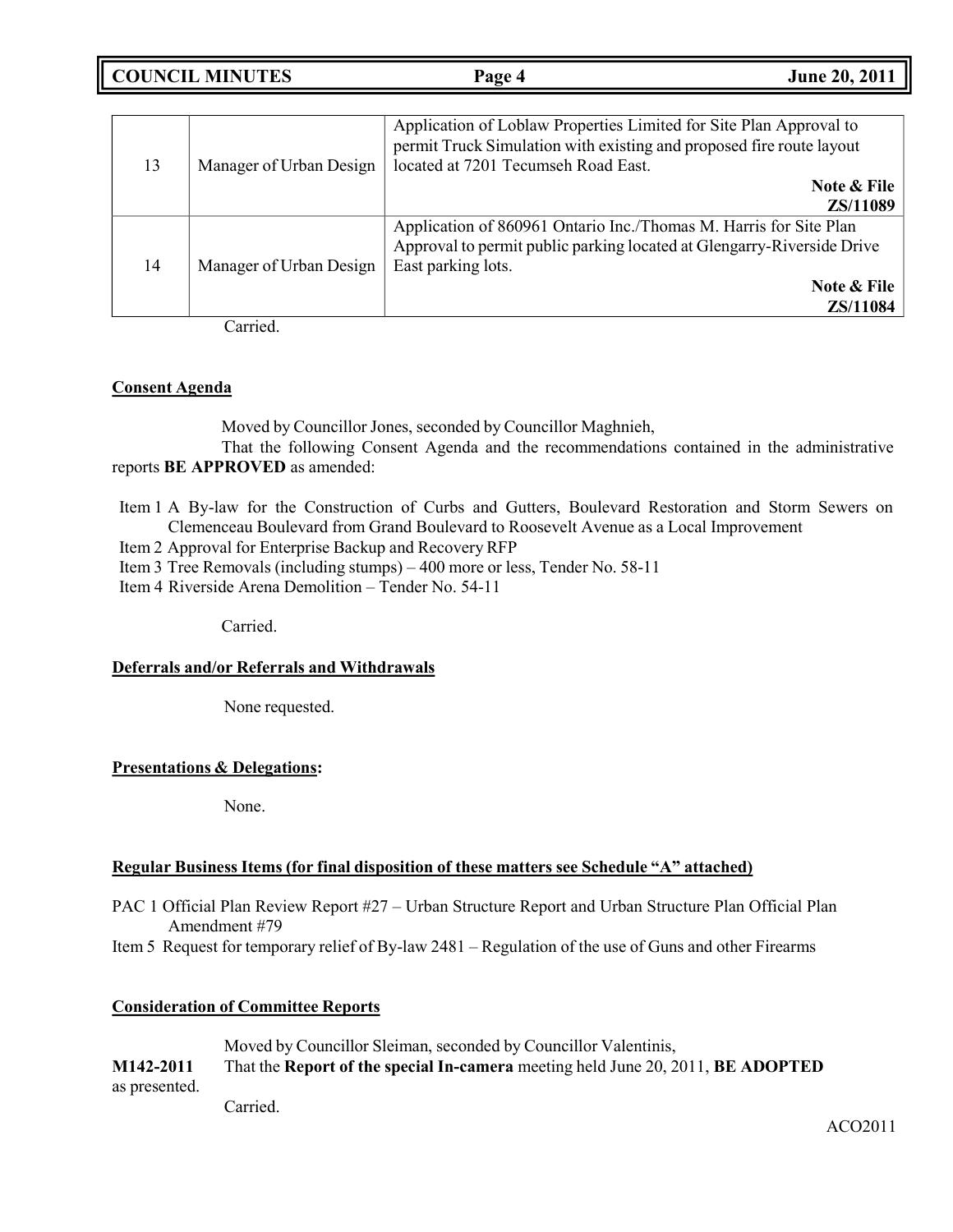Moved by Councillor Sleiman, seconded by Councillor Valentinis,

**M143-2011** That **Report No. 2-6 of the Executive Committee**, of its meeting held May 30, 2011

- comprised of the following **BE ADOPTED** as presented:
- **EC2/11 –** Report No. 2 **-** Response to Council Direction to Proceed with Application with FCM International Program; and Request to participate in Korean Government
- **EC3/11 –** Report No. 3 **-** Request from Windsor Utilities Commission (WUC) for a contribution to their Water Rate Assistance Program (WRAP)
- **EC4/11 –** Report No. 4 **-** Operating Budget Variance Report as of April 30, 2011
- **EC5/11 –** Report No. 5 **-** Contributory Pension Plan for Transit Windsor
- **EC6/11 -** Report No. 6 Report No. 49 of the Audit Committee

Carried.

Councillor Halberstadt voting nay on Report No. 6 of the Executive Committee.

MB2011

Moved by Councillor Sleiman, seconded by Councillor Valentinis,

**M144-2011** That **Report No. 1-8 of the Environment & Transportation Standing Committee**

of its meeting held May 25, 2011 comprised of the following **BE ADOPTED** as presented:

- **ETSC1/11** Report No. 1 Provincial/Division Road Drainage Study & Storm and Sanitary Sewer Functional Design
- **ETSC2/11** Report No. 2 Update Pilot Heat Alert and Response System (HARS)
- **ETSC3/11** Report No. 3 MRO Service Hangar Project Charter
- **ETSC4/11** Report No. 4 Detroit River Shoreline Assessment
- **ETSC5/11** Report No. 5 Annexed Lands Master Drainage Plan Project Resumption
- **ETSC6/11** Report No. 6 Windsor Bicycling Committee Report No. 49
- **ETSC7/11**  Report No. 7 Windsor Bicycling Committee Report No. 50
- **ETSC8/11**  Report No. 8 Windsor Bicycling Committee Report No. 51
- of its meeting held May 25, 2011, **BE ADOPTED** as presented.

Carried.

MB2010

Moved by Councillor Sleiman, seconded by Councillor Valentinis,

**M145-2011** That **Report No. 8 of the Social Development, Health & Culture Standing Committee** of its meeting held June 8, 2011 comprised of the following **BE ADOPTED** as presented:

**SDHC8/11 –** Report No. 8 – Roseland Bunker Rehabilitation/Restoration

of its meeting held June 8, 2011, **BE ADOPTED** as presented.

Carried.

Councillor Halberstadt voting nay.

MB2010

#### **By-laws**

Moved by Councillor Dilkens, seconded by Councillor Maghnieh,

That the following By-laws No. 107-2011 through 128-2011 (inclusive), be introduced and read a first and second time:

107-2011 "A BY-LAW TO AUTHORIZE THE CONSTRUCTION OF CONCRETE CURBS AND GUTTERS, BOULEVARD RESTORATION AND STORM SEWER ON CLEMENCEAU BOULEVARD FROM GRAND BOULEVARD TO ROOSEVELT AVENUE, IN THE CITY OF WINDSOR, AS A LOCAL IMPROVEMENT"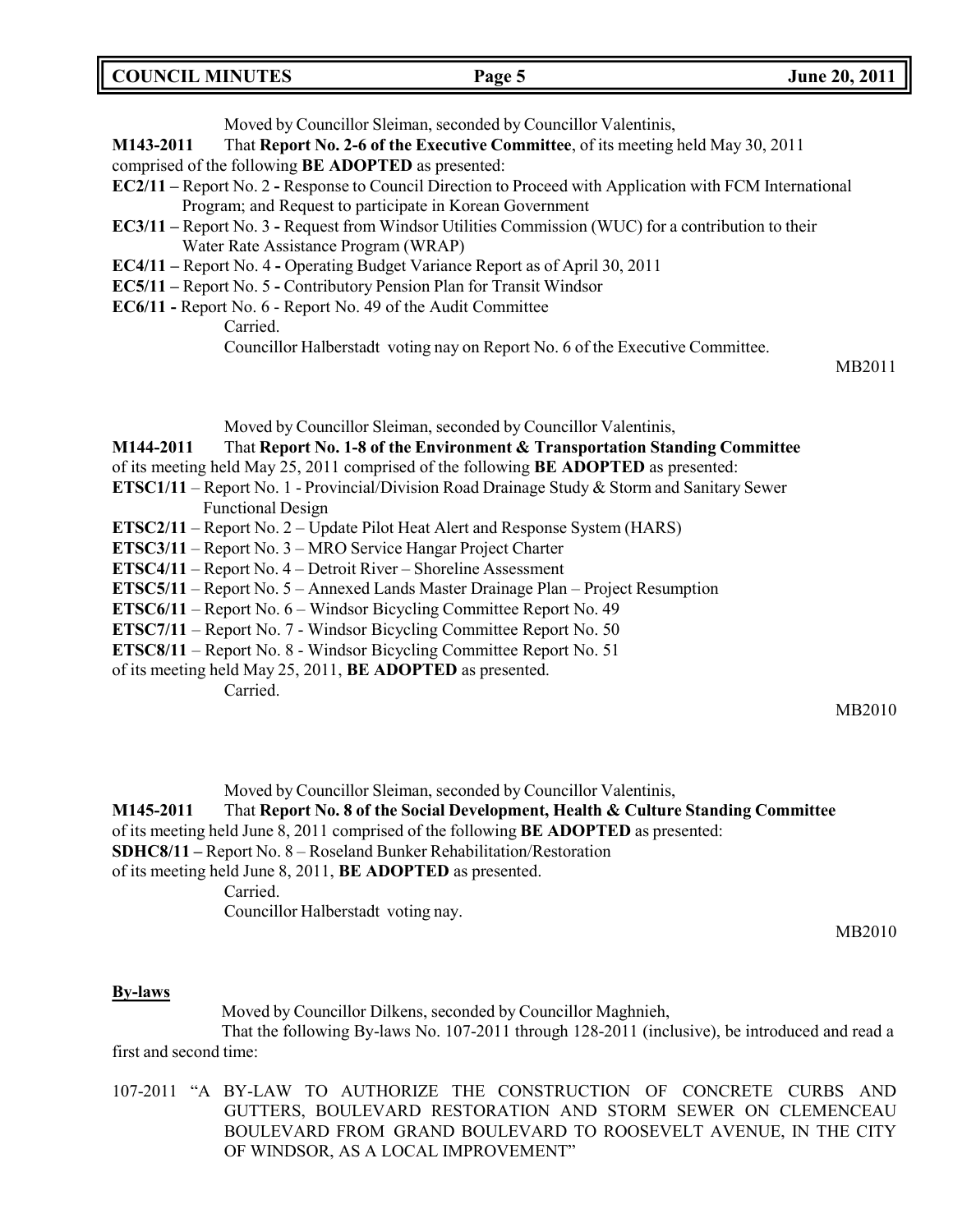**COUNCIL MINUTES Page 6 June 20, 2011**

- 108-2011 "A BY-LAW TO ESTABLISH LANDS AS A PUBLIC HIGHWAY KNOWN AS LAUZON ROAD AND TECUMSEH ROAD EAST, IN THE CITY OF WINDSOR"
- 109-2011 "A BY-LAW TO FURTHER AMEND BY-LAW NUMBER 52-1999, BEING A BY-LAW TO APPOINT MUNICIPAL ENFORCEMENT OFFICERS FOR THE CORPORATION OF THE CITY OF WINDSOR"
- 110-2011 "A BY-LAW TO FURTHER AMEND BYLAW NUMBER 9023 BEING A BY-LAW TO REGULATE VEHICULAR PARKING WITHIN THE LIMITS OF THE CITY OF WINDSOR ON MUNICIPAL STREETS, MUNICIPAL PARKING LOTS AND PRIVATE PROPERTIES"
- 111-2011 "A BY-LAW TO FURTHER AMEND BY-LAW NUMBER 9023 BEING A BY-LAW TO REGULATE VEHICULAR PARKING WITHIN THE LIMITS OF THE CITY OF WINDSOR ON MUNICIPAL STREETS, MUNICIPAL PARKING LOTS, AND PRIVATE PROPERTIES"
- 112-2011 "A BY-LAW TO ADOPT OPTIONAL TOOLS FOR THE PURPOSES OF ADMINISTERING LIMITS FOR ELIGIBLE PROPERTIES WITHIN THE MEANING OF SECTION 331 (NEW CONSTRUCTION) FOR THE COMMERCIAL, INDUSTRIAL AND MULTI-RESIDENTIAL PROPERTY CLASSES"
- 113-2011 "A BY-LAW TO SET TAX RATE REDUCTIONS FOR PRESCRIBED PROPERTY SUBCLASSES FOR THE YEAR 2011"
- 114-2011 "A BY-LAW TO ESTABLISH TAX RATIOS FOR PRESCRIBED PROPERTY CLASSES"
- 115-2011 "A BY-LAW TO FIX THE TAX RATES AND TO PROVIDE FOR THE LEVY AND COLLECTION OF MUNICIPAL TAXES FOR THIS YEAR"
- 116-2011 "A BY-LAW TO ADOPT ADDITIONAL TOOLS FOR THE PURPOSES OF ADMINISTERING LIMITS FOR THE COMMERCIAL, INDUSTRIAL AND MULTI-RESIDENTIAL PROPERTY CLASSES"
- 117-2011 "A BY-LAW TO ADOPT AMENDMENT NO. 82 TO THE OFFICIAL PLAN OF THE CITY OF WINDSOR"
- 118-2011 "A BY-LAW TO FURTHER AMEND BY-LAW NUMBER 8600 CITED AS THE CITY OF WINDSOR ZONING BYLAW"
- 119-2011 "A BY-LAW TO FURTHER AMEND BY-LAW NUMBER 8600 CITED AS THE "WINDSOR CORE AREA ZONING BY-LAW"
- 120-2011 "A BY-LAW TO FURTHER AMEND BY-LAW NUMBER 9023 BEING A BY-LAW TO REGULATE VEHICULAR PARKING WITHIN THE LIMITS OF THE CITY OF WINDSOR ON MUNICIPAL STREETS, MUNICIPAL PARKING LOTS AND PRIVATE PROPERTIES"
- 121-2011 "A BY-LAW TO FURTHER AMEND BY-LAW NUMBER 9023 BEING A BY-LAW TO REGULATE VEHICULAR PARKING WITHIN THE LIMITS OF THE CITY OF WINDSOR ON MUNICIPAL STREETS, MUNICIPAL PARKING LOTS AND PRIVATE PROPERTIES"
- 122-2011 "A BY-LAW TO AMEND BY-LAW 5309 BEING A BYLAW TO ASSUME FOR PUBLIC USE AS A PUBLIC HIGHWAY THAT PART OF CLAIRVIEW AVENUE RIGHT OF WAY DESIGNATED AS PARTS 1 THROUGH 11 ON A REFERENCE PLAN OF SURVEY 12R-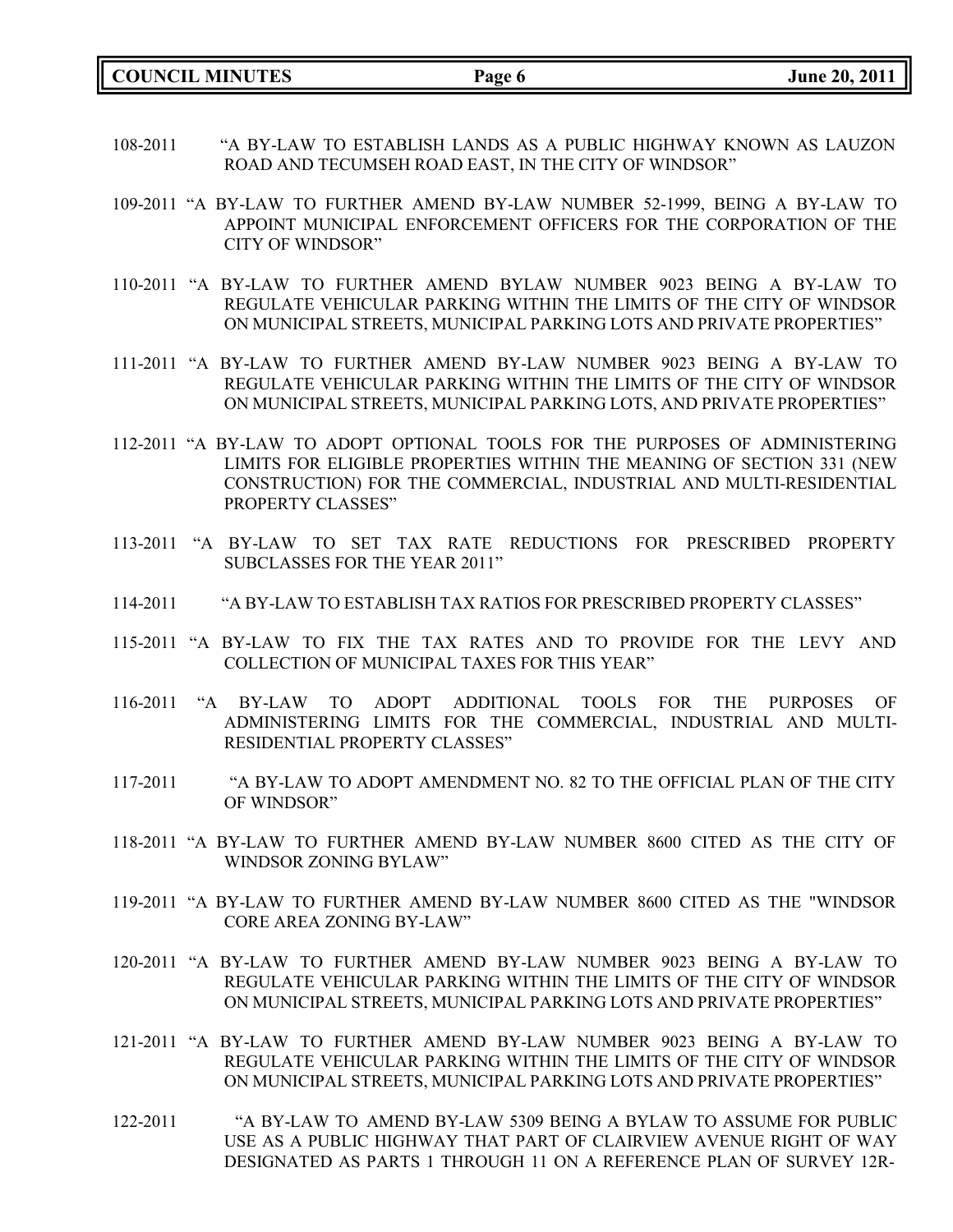### **COUNCIL MINUTES Page 7 June 20, 2011**

2539; AND FURTHER TO CLOSE THOSE PARTS OF CLAIRVIEW AVENUE ASSUMED, DESIGNATED AS PARTS 1, 3, 4, 5, 7, 9, 10, 11 PLAN 12R-2539; AND FURTHER TO DELCARE THOSE PARTS OF CLAIRVIEW AVENUE AS CLOSED DESIGNATED AS PARTS 1, 3, 7, 10 AND 11, PLAN 12R-2539 AS PARK LANDS ACCORDING TO REGISTERED PLAN 1564"

- 123-2011 "A BY-LAW TO ASSUME FOR PUBLIC USE AS A PUBLIC HIGHWAY THE 4.27 METRE (14 FEET) WIDE EAST/WEST ALLEY AND A PORTION OF THE 4.27 METRE (14 FEET) WIDE NORTH/SOUTH ALLEY TO THE NORTHERLY PROPERTY LIMIT OF 2999 RANDOLPH AVENUE BETWEEN ST. PATRICK'S DRIVE AND RANDOLPH AVENUE NEXT NORTH OF GRAND MARAIS ROAD WEST, CITY OF WINDSOR"
- 124-2011 "A BY-LAW TO CLOSE, STOP UP AND CONVEY THE 4.27 METRE (14 FEET) WIDE EAST/WEST ALLEY AND A PORTION OF THE 4.27 METRE (14 FEET) WIDE NORTH/SOUTH ALLEY TO THE NORTHERLY PROPERTY LIMIT OF 2999 RANDOLPH AVENUE BETWEEN ST. PATRICK'S DRIVE AND RANDOLPH AVENUE NEXT NORTH OF GRAND MARAIS ROAD WEST, CITY OF WINDSOR"
- 125-2011 "A BY-LAW TO FURTHER AMEND BYLAW NUMBER 8600 CITED AS THE CITY OF WINDSOR ZONING BYLAW"
- 126-2011 "A BY-LAW TO FURTHER AMEND BYLAW NUMBER 8600 CITED AS THE CITY OF WINDSOR ZONING BYLAW"
- 127-2011 "A BY-LAW TO AMEND BY-LAW 137-2007, BEING A BY-LAW RESPECTING THE LICENSING AND REGULATING OF PUBLIC VEHICLES"
- 128-2011 "A BY-LAW TO CONFIRM THE PROCEEDINGS OF THE COUNCIL OF THE CORPORATION OF THE CITY OF WINDSOR AT ITS MEETING HELD ON THE TWENTIETH DAY OF JUNE, 2011"

Carried.

Councillor Halberstadt voting nay on By-law 114-2011.

Moved by Councillor Halberstadt, seconded by Councillor Hatfield,

That the Committee of the Whole does now rise and report to Council respecting the business items considered by the Committee:

- **1) Communication Items (as amended)**
- **2) Consent Agenda (as presented)**
- **3) Items Deferred**
- **Items Referred**
- **4) Consideration of the Balance of Business Items (see Schedule "A")**
- **5) Committee Reports (as presented)**
- **6) By-laws given first and second readings (as presented)**

Carried.

#### **Notices of Motion**

None presented.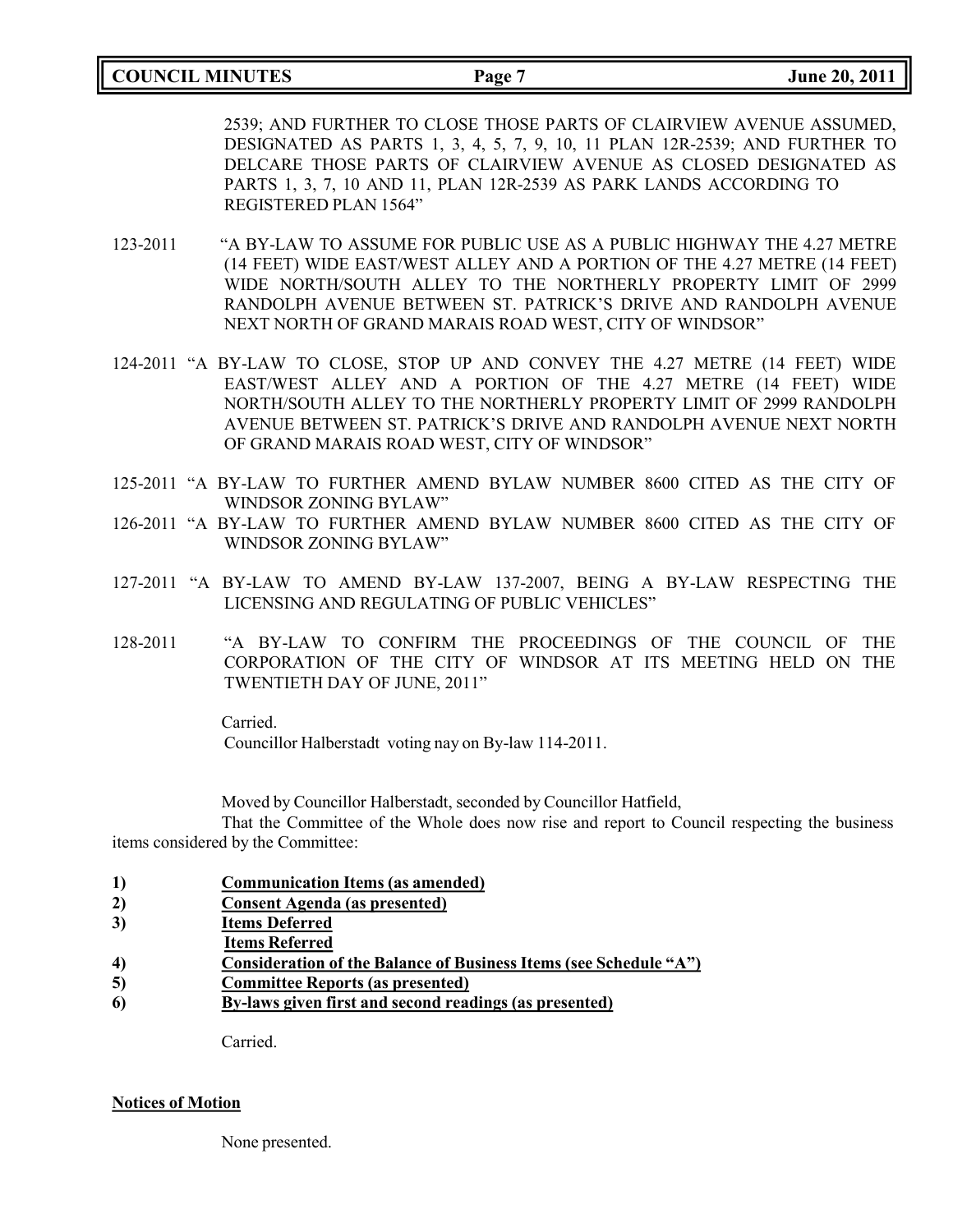### **Third Reading of By-laws**

Moved by Councillor Jones, seconded by Councillor Maghnieh,

That the following By-laws No. 107-2011 through 128-2011 (inclusive), having been read a first and second time be now read a third time and finally passed and that the Acting Mayor and Clerk

**BE AUTHORIZED** to sign and seal the same notwithstanding any contrary provision of the Council.

Carried.

Councillor Halberstadt voting nay on By-law 114-2011.

### **Petitions**

None presented.

### **Council Questions**

Moved by Councillor Valentinis, seconded by Councillor Dilkens,

**M146-2011** That the following Council Question by Councillor Valentinis **BE APPROVED**, and that Administration **BE DIRECTED** to proceed with the necessary actions to respond to the Council Question in the form of a verbal report at the Executive Committee, consistent with Council's instructions, and in accordance with Section 17.1 of the Procedure By-law 98-2011:

### **CQ46-2011**

Re: Item #5: Request for temporary relief of By-Law 2481 – regulation of the use of Guns and other Firearms.

- 1. What approvals (Provincial/Federal) are required for this outdoor rifle range?
- 2. Can we have details of the proposed re-alignment of the rifle range and expansion of activities?
- 3. Can we ensure the neighbourhood (residential) to the north will be given the opportunity for input?

APM2011 (June 20, 2011)

Carried.

Moved by Councillor Hatfield, seconded by Councillor Maghnieh,

**M147-2011** That the following Council Question by Councillor Hatfield **BE APPROVED**, and that Administration **BE DIRECTED** to proceed with the necessary actions to respond to the Council Question in the form to be determined by the CAO, consistent with Council's instructions, and in accordance with Section 17.1 of the Procedure By-law 98-2011:

### **CQ48-2011**

Asks in light of Council's recent decision to allow the demolition of a building which had a historic and heritage significance – and the reason given by the proponents was to save money since the taxes paid on an empty lot are less than the property taxes owed for a lot with a historic building (even though it may be empty) , could our legal and tax department investigate the possibility of bringing in a by-law or special legislation – which would allow council the ability on a case-by-case- basis to charge the owner of a property of historic significance the lesser tax rate if this will prevent the demolition of such buildings of a historic nature until a new use can be found and the building preserved and possibly restored?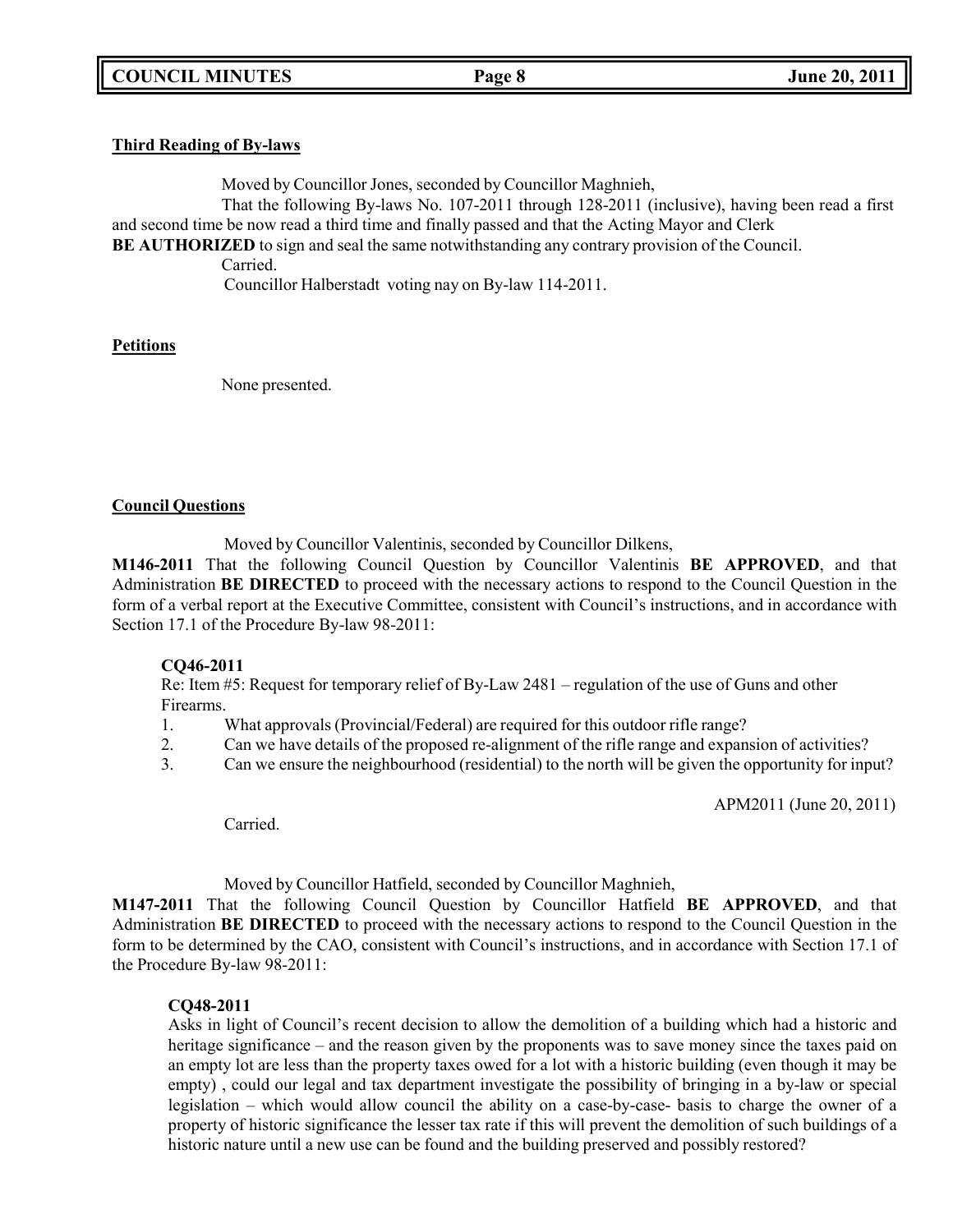**COUNCIL MINUTES Page 9 June 20, 2011**

SB2011 (June 20, 2011)

Carried.

Moved by Councillor Valentinis, seconded by Councillor Dilkens,

**M148-2011** That the following Council Question by Councillor Valentinis **BE APPROVED**, and that Administration **BE DIRECTED** to proceed with the necessary actions to respond to the Council Question in the form of a written report to the Environment and Transportation Standing Committee, consistent with Council's instructions, and in accordance with Section 17.1 of the Procedure By-law 98-2011:

## **CQ47-2011**

Asks Re: Jackson Park Lights: When can we expect the light standards installed recently along the pathway will be straightened (vertically re-aligned) as some have tilted as a result of soil settlement

SR2011 (June 20, 2011)

Carried.

## **PROPOSED IN-CAMERA AGENDA FOR JUNE 28, 2011**

Moved by Councillor Dilkens , seconded by Councillor Maghnieh, **M149-2011** That the following proposed In Camera Agenda for June 28, 2011 **BE APPROVED**:

| Item No. | Subject                                          | Section $-$ Pursuant to<br>Municipal Act, 2001, as<br>amended |
|----------|--------------------------------------------------|---------------------------------------------------------------|
|          | Personal matter – about identifiable individuals | 239(2)(b)                                                     |

and further, that in accordance with By-law 46-2003, the Chief Administrative Officer, in consultation with the Mayor **BE AUTHORIZED** to add matters deemed to be of an urgent or time sensitive nature. Carried.

ACO2011

### **Adjournment**

Moved by Councillor Halberstadt, seconded by Councillor Hatfield, That this Council meeting stand adjourned until the next regular meeting of Council or at the call

of the Mayor.

Carried.

Accordingly, the meeting is adjourned at 6:53 o'clock p.m.

**ACTING MAYOR**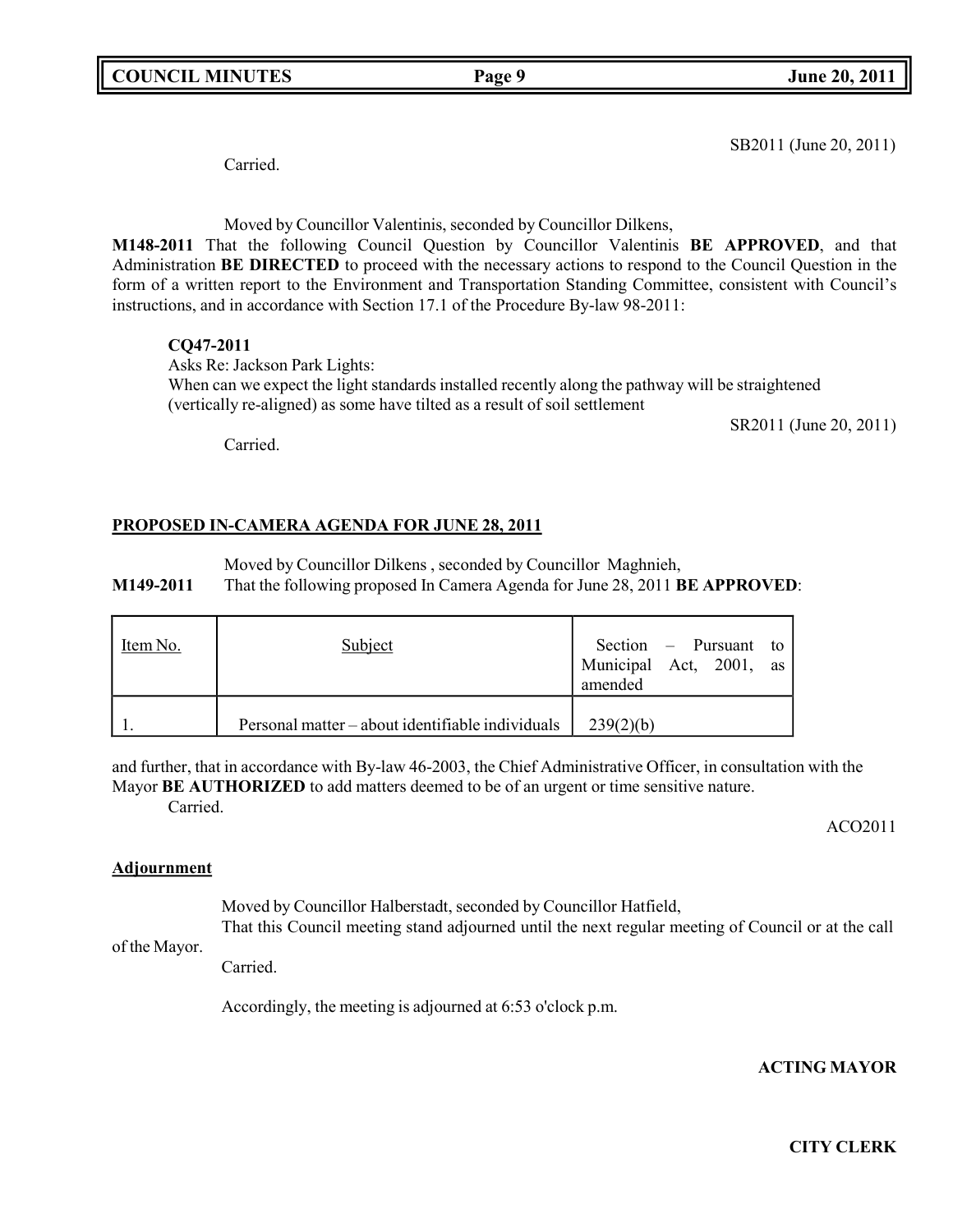| <b>COUNCIL MINUTES</b> |  |
|------------------------|--|
|------------------------|--|

## **THIS IS A DRAFT COPY**

**DEPUTY CITY CLERK/SENIOR MANAGER OF COUNCIL SERVICES**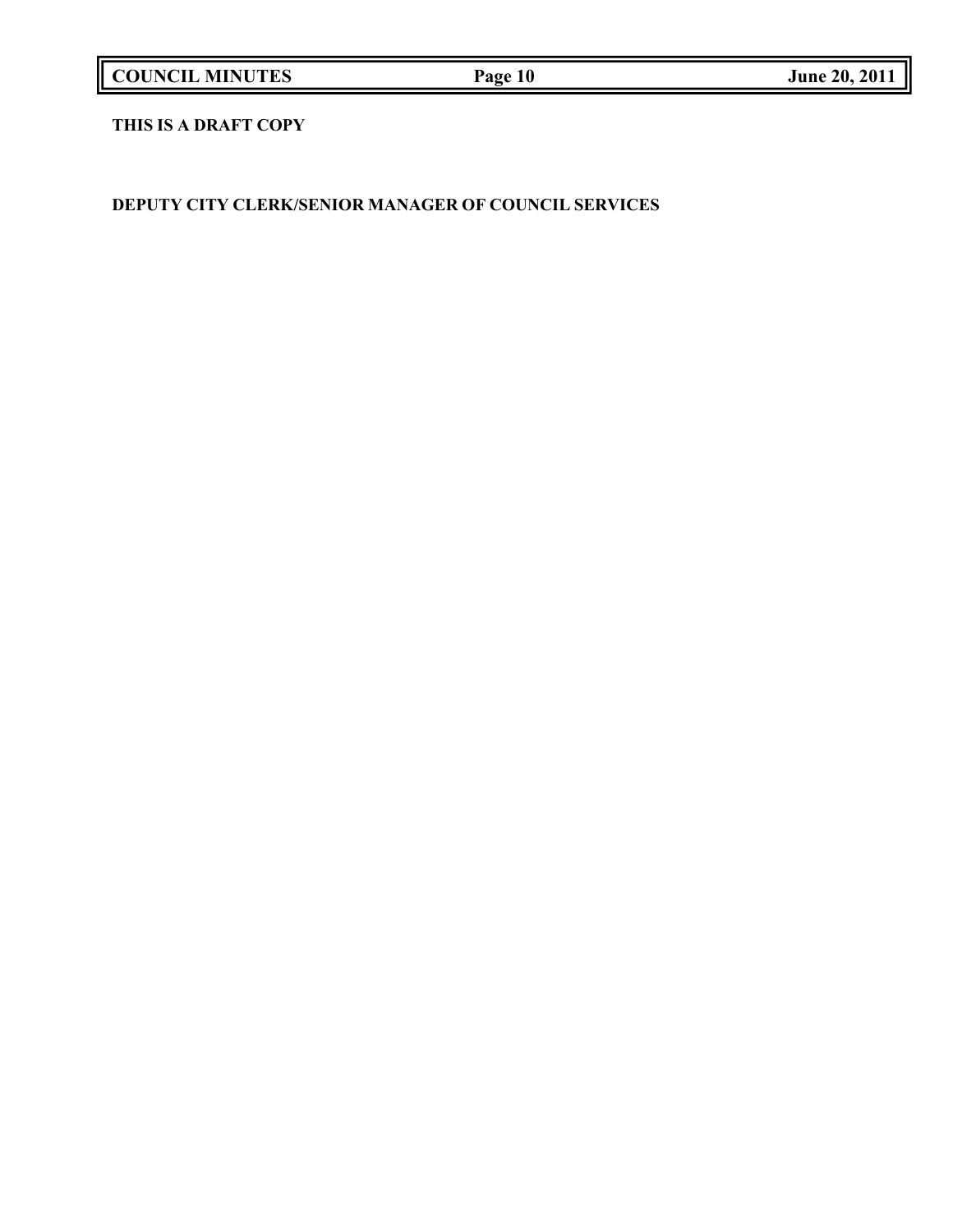## **COUNCIL MINUTES Page 11 June 20, 2011**

Jones Maghnieh

#### CR190/2011

That Council **ADOPT** By-law 107/2011 for the construction of curbs and gutters, boulevard restoration and storm sewer on Clemenceau Boulevard from Grand Boulevard to Roosevelt Avenue as a Local Improvement in accordance with Section 5 of Ontario Regulation 586/06, made under *Municipal Act 2001.*

Carried.

#### Report Number **15332 SW2011 C1**

Jones Maghnieh

#### CR192/2011

That City Council **APPROVE** the issuance of a purchase order for the replacement of Enterprise Backup and Recovery hardware and software in the amount of \$200,345 (including non recoverable portion of HST) as a result of RFP No. 140-10;

That City Council **APPROVE** the annual maintenance amount of \$20,047 (including non recoverable portion of HST);

THAT the Chief Administrative Officer and the City Clerk **BE AUTHORIZED** to sign the order document, satisfactory in form to the City Solicitor, in technical content to the Executive Director of Information Technology, and in financial matters to the City Treasurer.

Carried.

Report Number **15335 SI2011 C2**

### Jones Maghnieh

### CR193/2011

That the tender, as submitted by Landgraff Forestry Limited **BE ACCEPTED** for the removal of four hundred (400) trees (more or less), including stumps, in the City of Windsor for a total tender price of \$207,000.00 plus HST to **BE CHARGED** to account 001-2980-0462-03365-0280314; and further,

That the CAO and City Clerk **BE AUTHORIZED** to sign an agreement satisfactory in form to the City Solicitor, in technical content to the Executive Director of Parks and Facility Operations, and in financial content to the City Treasurer.

Carried.

Report Number **15320 SR2011 C3**

Jones Maghnieh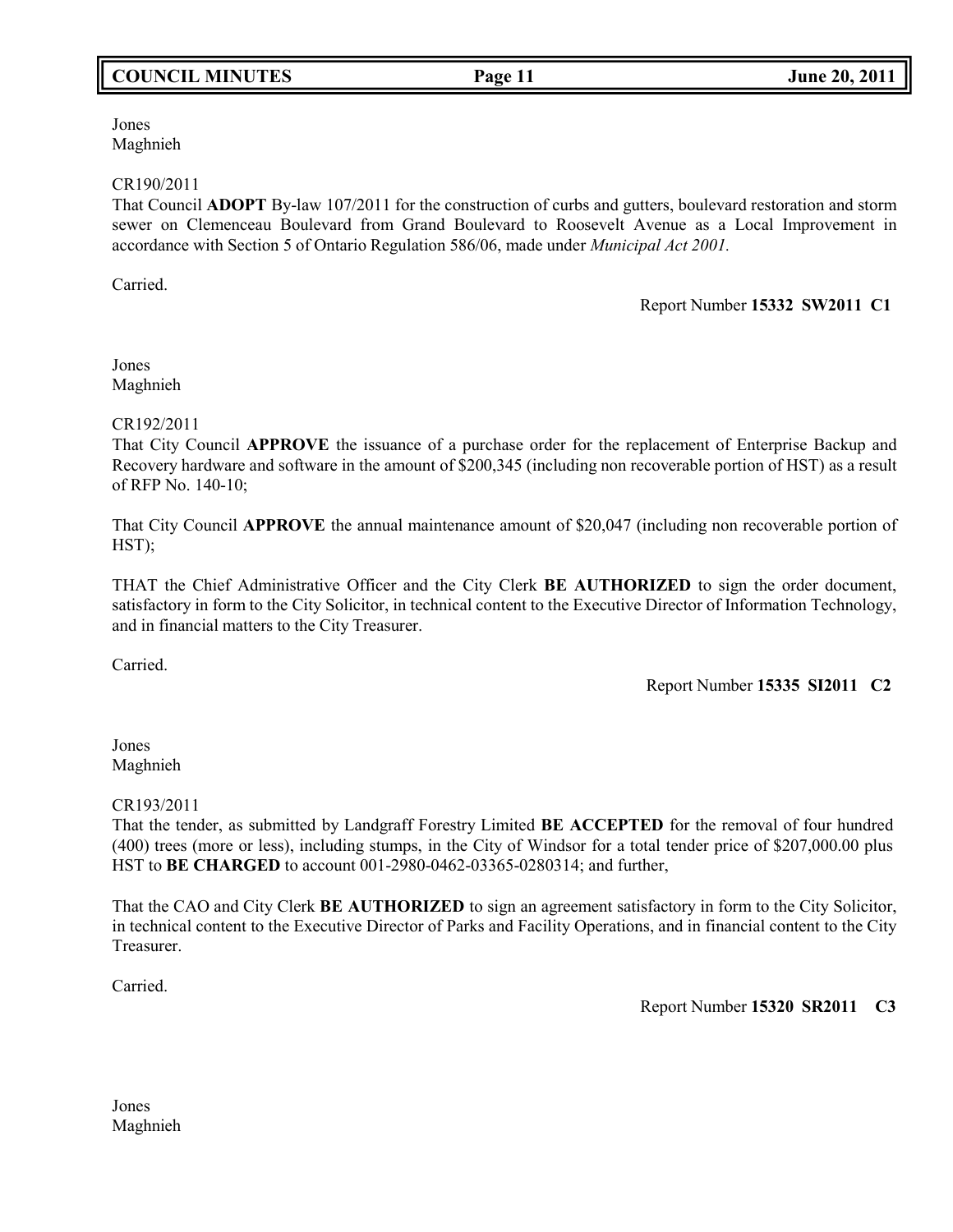### **COUNCIL MINUTES Page 12 June 20, 2011**

### CR194/2011

To **ACCEPT** the low tender from Gagnon Enterprises, 9519 Walker Road, McGregor, ON N0R 1J0. Tender No. 54-11 for the demolition of Riverside Recreation and Memorial Centre Site for a Total Tender price of \$150,860.00 plus HST to **BE CHARGED** to project # 7109900 Riverside Arena – Demo Costs; and

That the Chief Administrative Officer and City Clerk **BE AUTHORIZED** to sign a contract satisfactory in form to the City Solicitor, technical content to the Executive Director of Parks and Facilities and financial content to the Chief Financial Officer and City Treasurer with Gagnon Enterprises for the demolition tender.

Carried.

Report Number **15336 SR2011 C4**

Marra Jones

### CR195/2011

That City Council **APPROVE** the request of the Windsor Sportsmen's Club for temporary relief of By-law 2481 regarding the discharge of firearms within the City of Windsor for the following dates:

- Saturday July 2, 2011, 10:00am-4:00pm;
- Saturday July 9, 2011, 10:00am-4:00pm;
- Saturday July 16, 2011, 10:00am-4:00pm;

subject to the applicant complying with the following terms and conditions as provided by Windsor Police Services:

- a) receiving permission in writing from the Chief of Police as directed by Constable Stannard, Provincial Firearms Officer, Windsor Police Services;
- b) one person be selected by the Sportsmen's Club to be their responsible person in charge (commonly referred to as a "Range Safety Officer") to inspect the ammunition and barrels to ensure that only blank ammunition is being used and that the firearm is free from barrel obstruction prior to the discharge of the ammunition;
- c) the community in the immediate area should be notified one week in advance of the testing by hand delivered fliers to alleviate concerns from citizens and;
- d) that Windsor Police Services emergency 911 Centre be informed by calling the non-emergency telephone number (519) 258-6111 one half hour in advance of the testing.

Carried.

Councillors Valentinis and Sleiman voting nay.

Report Number **15356 SP2011 5**

Dilkens Jones

CR196/2011

- I That Official Plan Review Report #27: Urban Structure Report and Urban Structure Plan Official Plan Amendment Administrative Report **BE RECEIVED**; and
- II That the "Urban Structure Report" **BE RECEIVED;**
- III That Official Plan Amendment #79, the "Urban Structure Plan Official Plan Amendment" **BE ADOPTED** by Council and **BE FORWARDED** to the Minister of Municipal Affairs and Housing for approval, pursuant to Section 17(34) of the *Planning Act*; and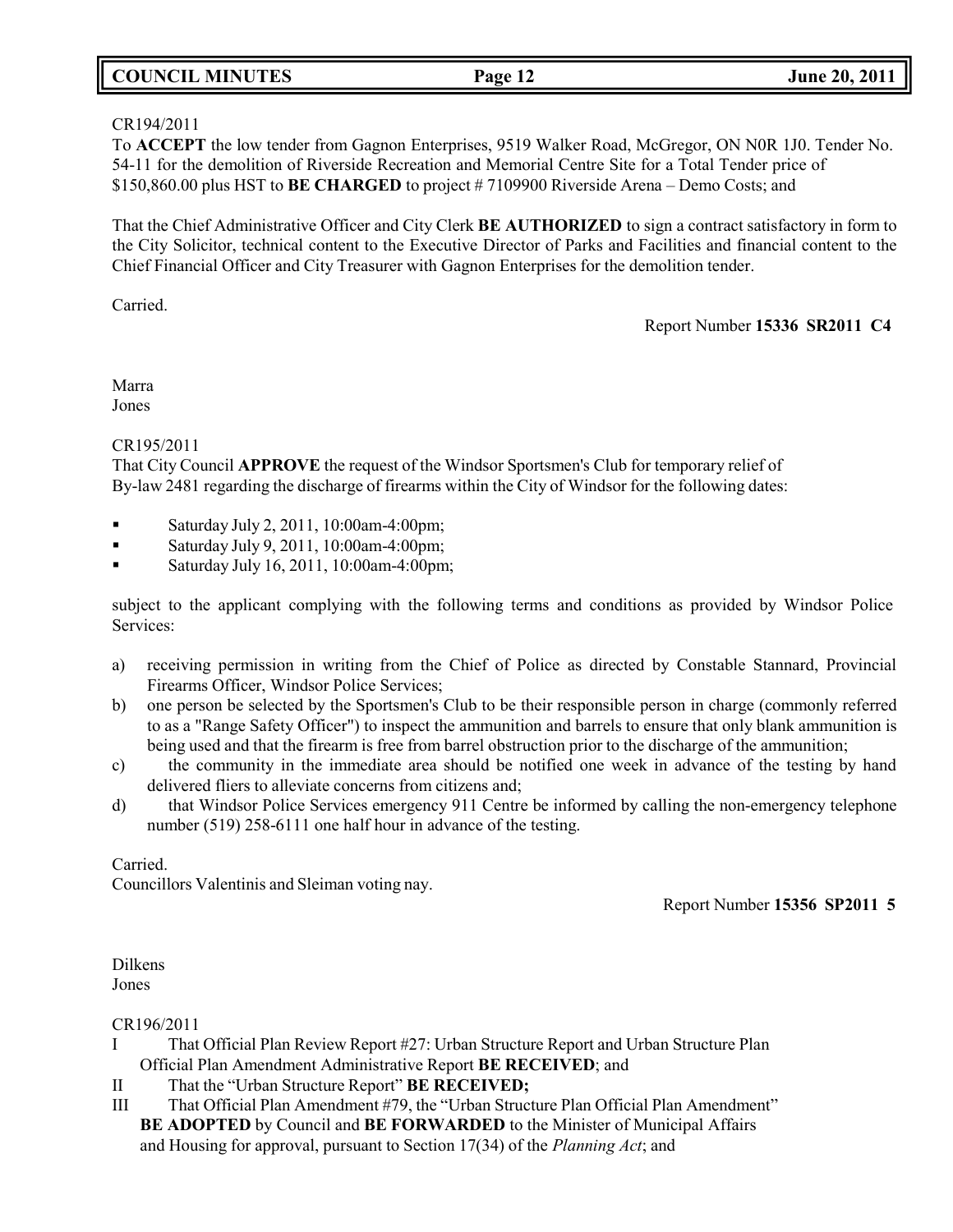- IV That Council **DECLARE** to the Minister of Municipal Affairs and Housing that Official Plan Amendment #79, the "Urban Structure Plan Official Plan Amendment" meets the requirement of Section 26(1) (a) (i), (ii) and (iii) of the *Planning Act*.
- V That Administration **ADD** Ford City as a Neighbourhood Node to the Urban Structure Report and Official Plan Amendment #79.

Carried.

Report Number 15282 ZO/8949 PAC 1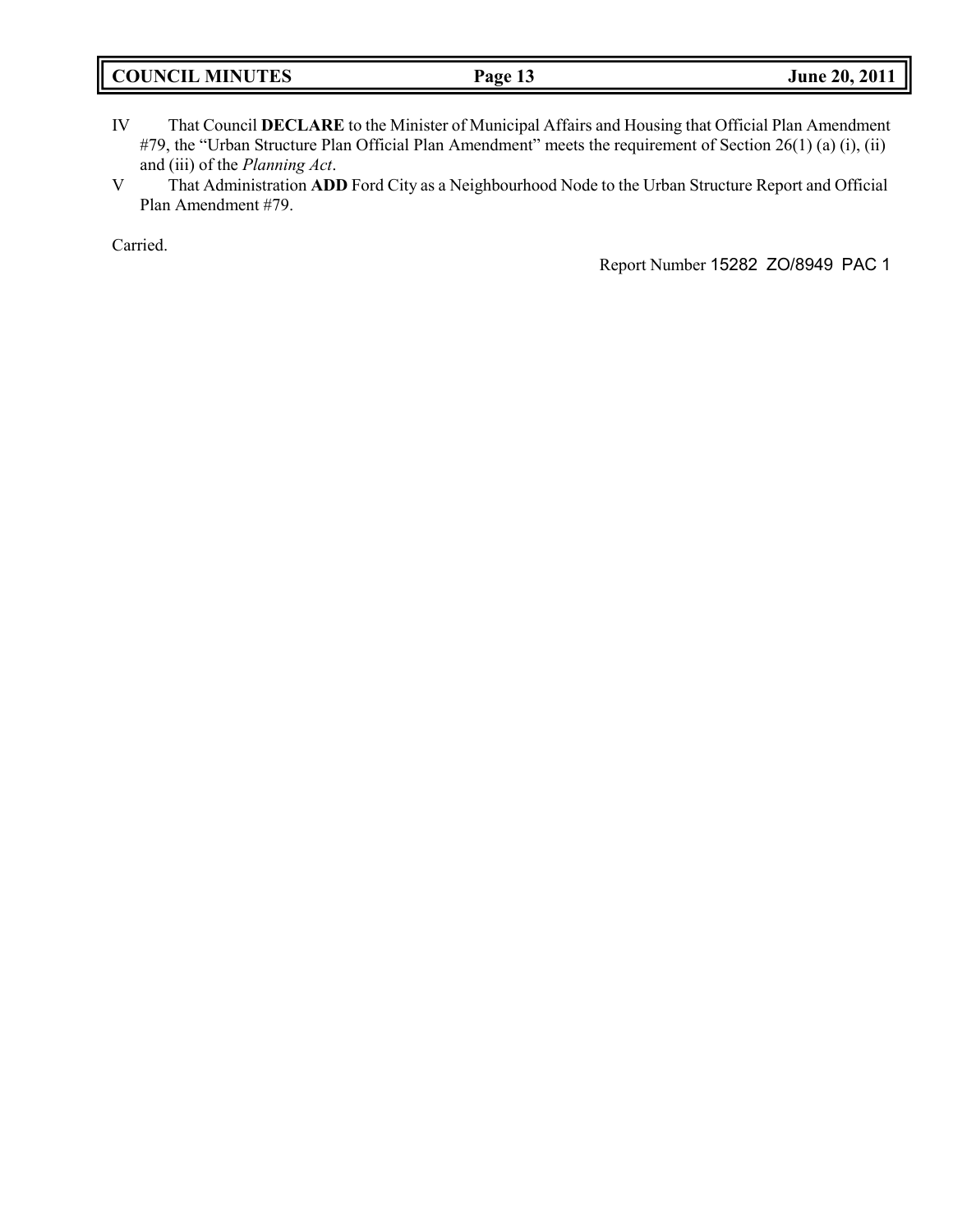|  | <b>COUNCIL MINUTES</b> |
|--|------------------------|
|--|------------------------|

**COUNCIL EXECUTE:** Fig. 2011

**ADOPTED** by Council at its meeting held June 20, 2011 [**M142-2011**] VC/bm

# **SPECIAL MEETING OF COUNCIL – IN CAMERA June 20, 2011**

### **Meeting called to order at: 5:31 p.m.**

### **Members in Attendance:**

Councillor D. Dilkens Councillor R. Jones Councillor A. Halberstadt (arrives at 5:36 p.m.) Councillor F. Valentinis (arrives at 5:34 p.m.) Councillor B. Marra Councillor J. Gignac (Acting Chair) Councillor A. Maghnieh Councillor H. Payne Councillor E. Sleiman

### **Members Absent:**

Mayor E. Francis (absent on city business) Councillor P. Hatfield (does not attend as he is in conflict on the item of business as it pertains to the Greater Essex County District School Board and his spouse is the Chair of that Board)

### **Also in attendance:**

- H. Reidel, Chief Administrative Officer
- M. Sonego, City Engineer and Corporate Leader Environmental Protection and Transportation
- G. Wilkki, City Solicitor and Corporate Leader Economic Development and Public Safety
- V. Critchley, City Clerk/Licence Commissioner and Corporate Leader Public Engagement and Human Resources
- O. Colucci, Chief Financial Officer/City Treasurer and Corporate Leader Finance and Technology
- N. Coleman, Mayor's Chief of Staff

## **Verbal Motion is presented by Councillor Jones, seconded by Councillor Maghnieh,**

**to move in Camera for discussion of the following item(s):**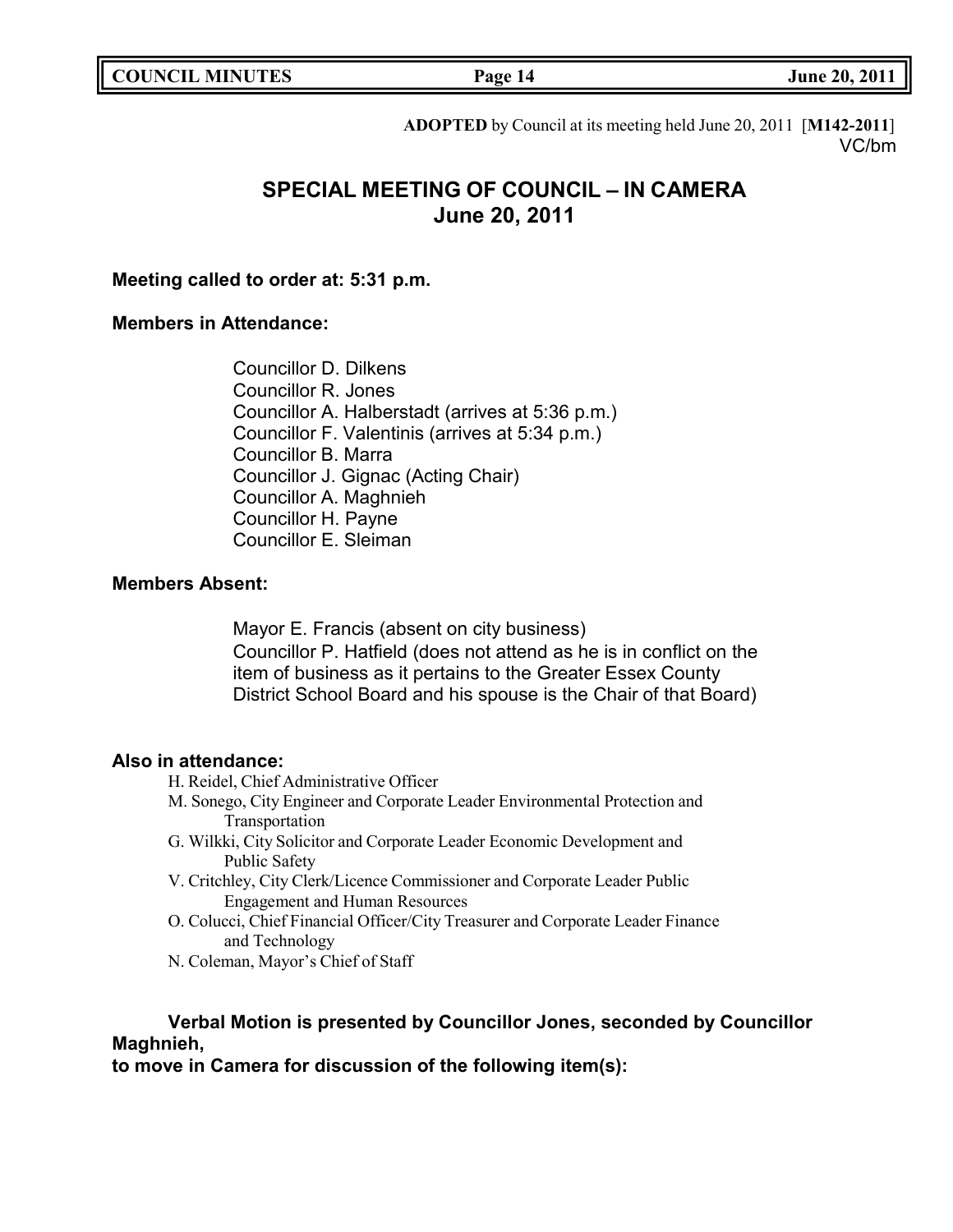**COUNCIL MINUTES Page 15 June 20, 2011**

| Item No. | <b>Subject</b>                        | Section – Pursuant to<br>Municipal Act, 2001, as<br>amended |
|----------|---------------------------------------|-------------------------------------------------------------|
|          | Property matter – disposition of land | 239(2)(c)                                                   |

## **Motion Carried.**

## **Declarations of Pecuniary Interest:**

None declared.

## **Discussion on the items of business. (Item 1)**

# **Verbal Motion is presented by Councillor Sleiman, seconded by Councillor Jones, to move back into public session.**

**Motion Carried.**

**Moved by Councillor Sleiman, seconded by Councillor Payne,**

## **THAT the Clerk BE DIRECTED to transmit the recommendation(s) contained in the report(s) discussed at the In-Camera Council Meeting held June 20, 2011 directly to Council for consideration at the next Regular Meeting.**

1. That the recommendation contained in the in-camera report from the Property Coordinator, Property Supervisor, City Solicitor and Corporate Leader Economic Development and Public Safety, and Chief Financial Officer/City Treasurer and Corporate Leader Finance and Technology respecting a property matter – disposition of land **BE APPROVED**.

## **Motion Carried.**

**Moved by Councillor Sleiman, seconded by Councillor Valentinis, That the special meeting of council held June 20, 2011 BE ADJOURNED. (Time: 5:49 p.m.) Motion Carried.**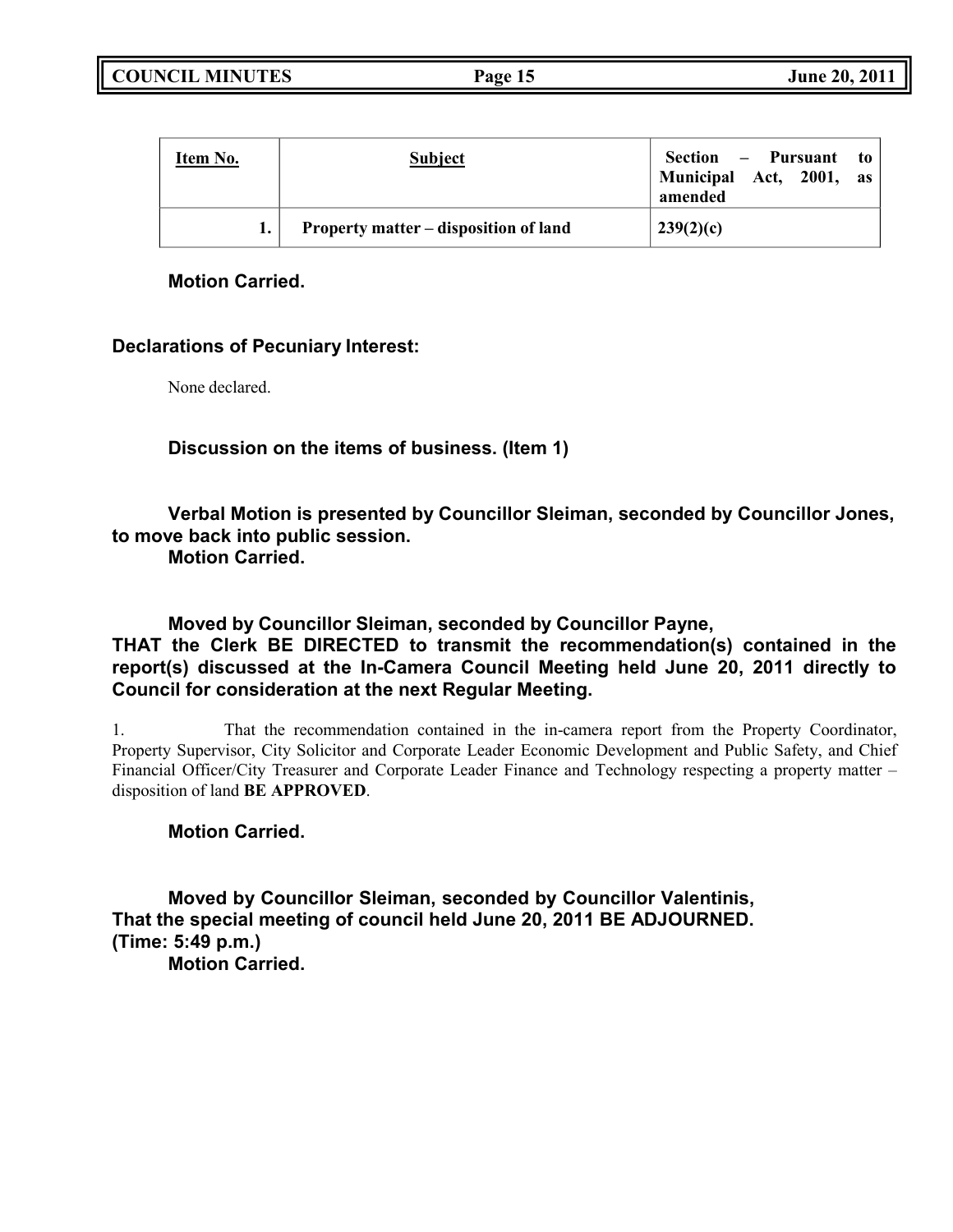| <b>COUNCIL MINUTES</b> |  |  |
|------------------------|--|--|
|------------------------|--|--|

**COUNCIL EXECUTE: COUNCIL EXECUTE: Page 16 June 20, 2011** 

**ADOPTED** by Council at its meeting held June 20, 2011 [**M143-2011 – EC2/11**] **/**AA Windsor, Ontario June 20, 2011

## **REPORT NO. 2** of the **EXECUTIVE COMMITTEE** of its meeting held May 30, 2011

**Members Present: Mayor E. Francis Councillor D. Dilkens Councillor J. Gignac Councillor A. Halberstadt Councillor R. Jones Councillor A. Maghnieh Councillor B. Marra Councillor H. Payne Councillor E. Sleiman Councillor F. Valentinis**

**Member Absent: Councillor P. Hatfield**

That the following recommendation of the Executive Committee **BE APPROVED** as

follows**:**

Moved by Councillor Jones, Seconded by Councillor Halberstadt, **THAT** City Council **RECEIVE FOR INFORMATION** Administration's response to Council's request to participate with FCM International program in Mali, Vietnam and Bolivia; and

**THAT** City Council A**PPROVE** the City of Windsor's participation in the Korean Government's Overseas Research Fellowship Program. Carried.

*Clerk's Note:* The Report from the Chief Administrative Officer dated May 9, 2011 is *attached* as background information.

**CHAIRPERSON**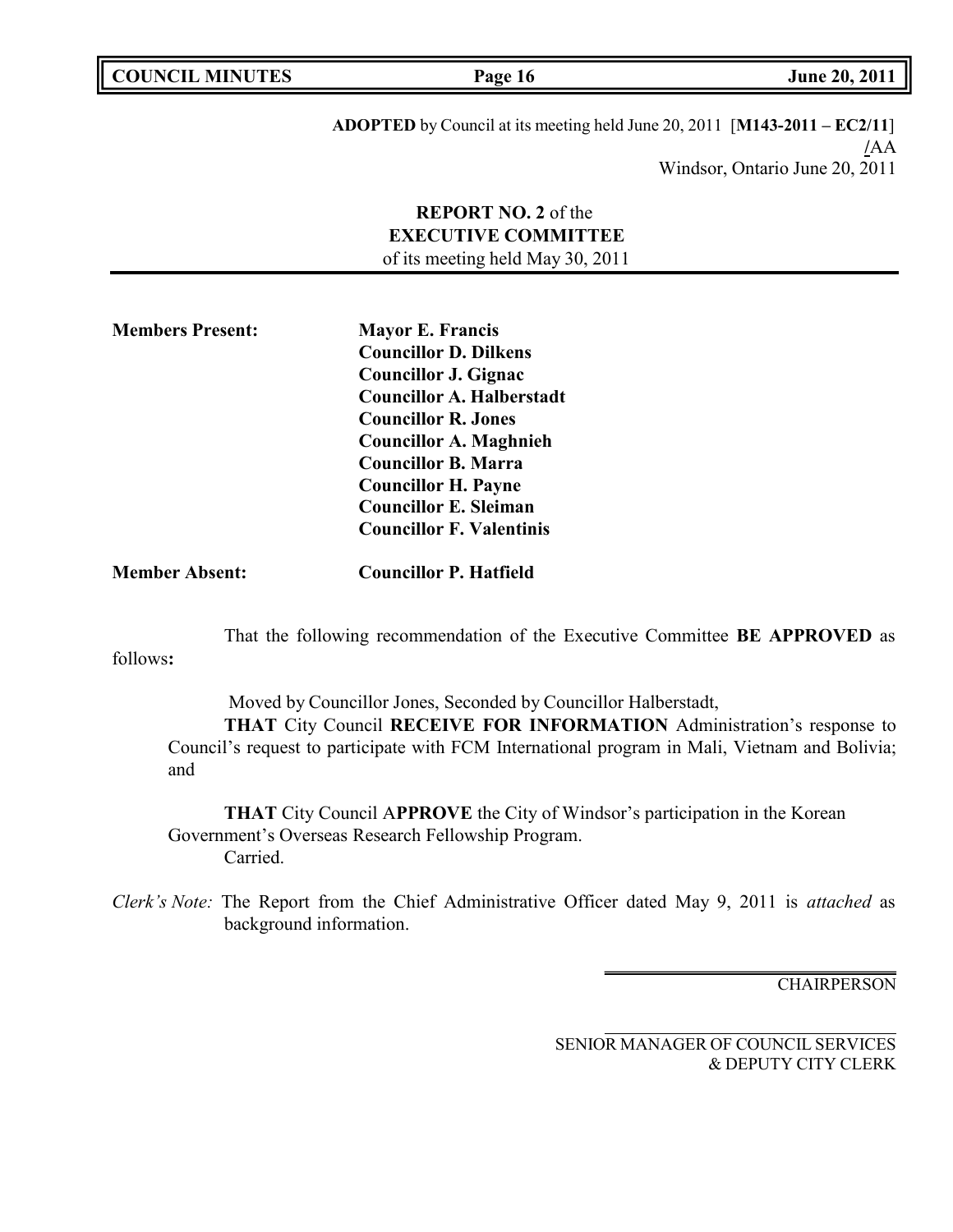**COUNCIL MINUTES Page 17 June 20, 2011**

**ADOPTED** by Council at its meeting held June 20, 2011 [**M143-2011 – EC3/11**] /AA Windsor, Ontario June 20, 2011

## **REPORT NO. 3** of the **EXECUTIVE COMMITTEE** of its meeting held May 30, 2011

**Members Present: Mayor E. Francis Councillor D. Dilkens Councillor J. Gignac Councillor A. Halberstadt Councillor R. Jones Councillor A. Maghnieh Councillor B. Marra Councillor H. Payne Councillor E. Sleiman Councillor F. Valentinis**

**Member Absent: Councillor P. Hatfield**

That the following recommendation of the Executive Committee **BE APPROVED** as

follows**:**

Moved by Councillor Marra, Seconded by Councillor Gignac, That Council **APPROVE** a contribution of \$37,500 from the sewer surcharge reserve fund to the Windsor Utilities Commission's Water Rate Assistance Program (WRAP). Carried.

*Clerk's Note:* **The Report from the Chief Financial Officer and City Treasurer dated May 11, 2011 is** *attached* **as background information.**

**CHAIRPERSON**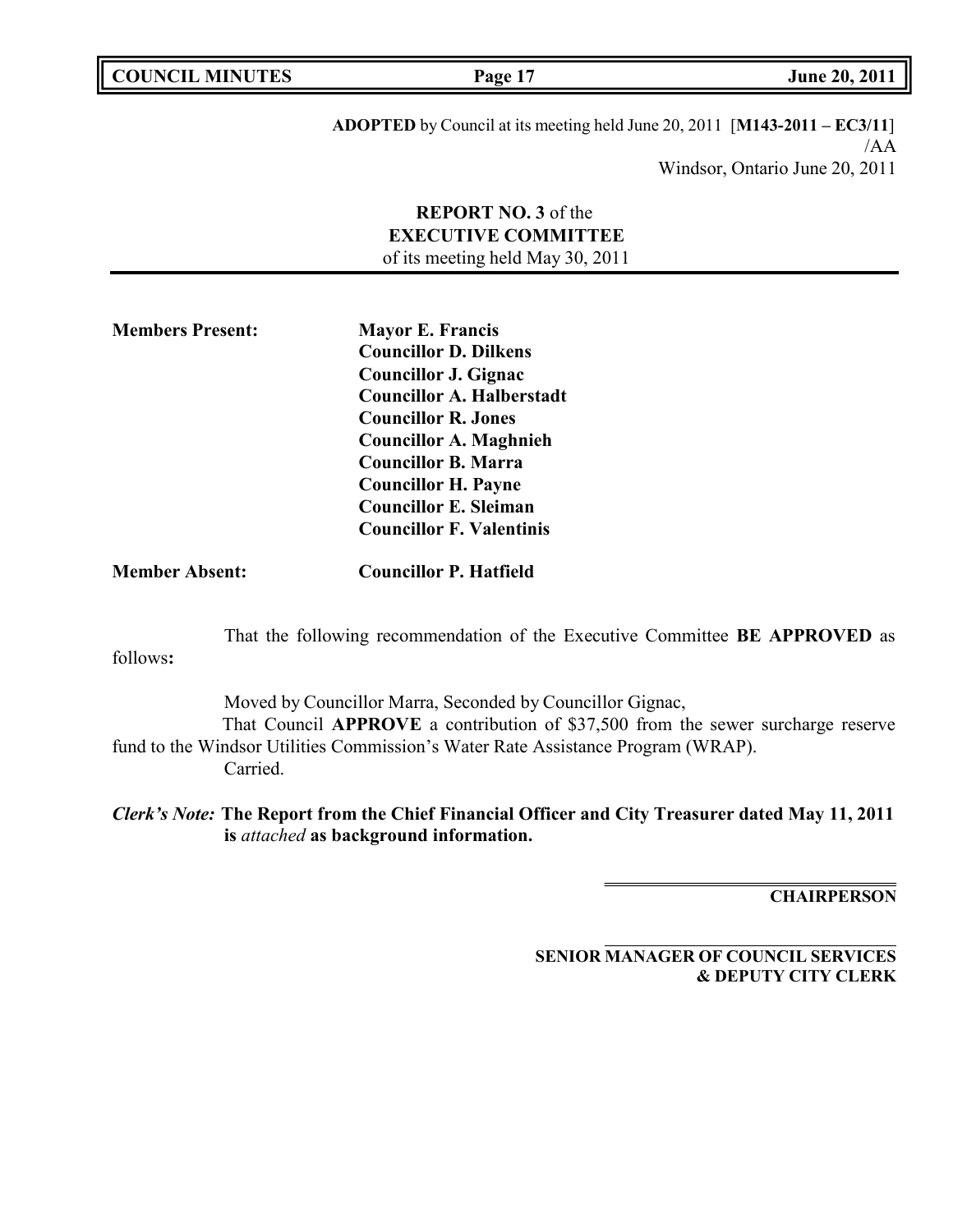**COUNCIL MINUTES Page 18 June 20, 2011**

follows:

**ADOPTED** by Council at its meeting held June 20, 2011 [**M143-2011 – EC4/11**] /AA Windsor, Ontario June 20, 2011

## **REPORT NO. 4** of the **EXECUTIVE COMMITTEE** of its meeting held May 30, 2011

| <b>Members Present:</b> | <b>Mayor E. Francis</b>          |  |
|-------------------------|----------------------------------|--|
|                         | <b>Councillor D. Dilkens</b>     |  |
|                         | <b>Councillor J. Gignac</b>      |  |
|                         | <b>Councillor A. Halberstadt</b> |  |
|                         | <b>Councillor R. Jones</b>       |  |
|                         | <b>Councillor A. Maghnieh</b>    |  |
|                         | <b>Councillor B. Marra</b>       |  |
|                         | <b>Councillor H. Payne</b>       |  |
|                         | <b>Councillor E. Sleiman</b>     |  |
|                         | <b>Councillor F. Valentinis</b>  |  |
|                         |                                  |  |

**Member Absent: Councillor P. Hatfield**

That the following recommendation of the Executive Committee **BE APPROVED** as

Moved by Councillor Payne, Seconded by Councillor Marra, THAT Council RECEIVE FOR INFORMATION the 2011 Operating Budget Variance Report as at April  $30<sup>th</sup>$ , dated May 19, 2011 from the CFO & City Treasurer and;

THAT the CAO in concert with the CFO & City Treasurer BE DIRECTED to continue monitoring the 2011 Operating Budget and continue to seek further means of offsetting the projected variances.

Carried.

*Clerk's Note:* The Report from the Chief Financial Officer and City Treasurer dated May 19, 2011 is *attached* as background information.

**CHAIRPERSON**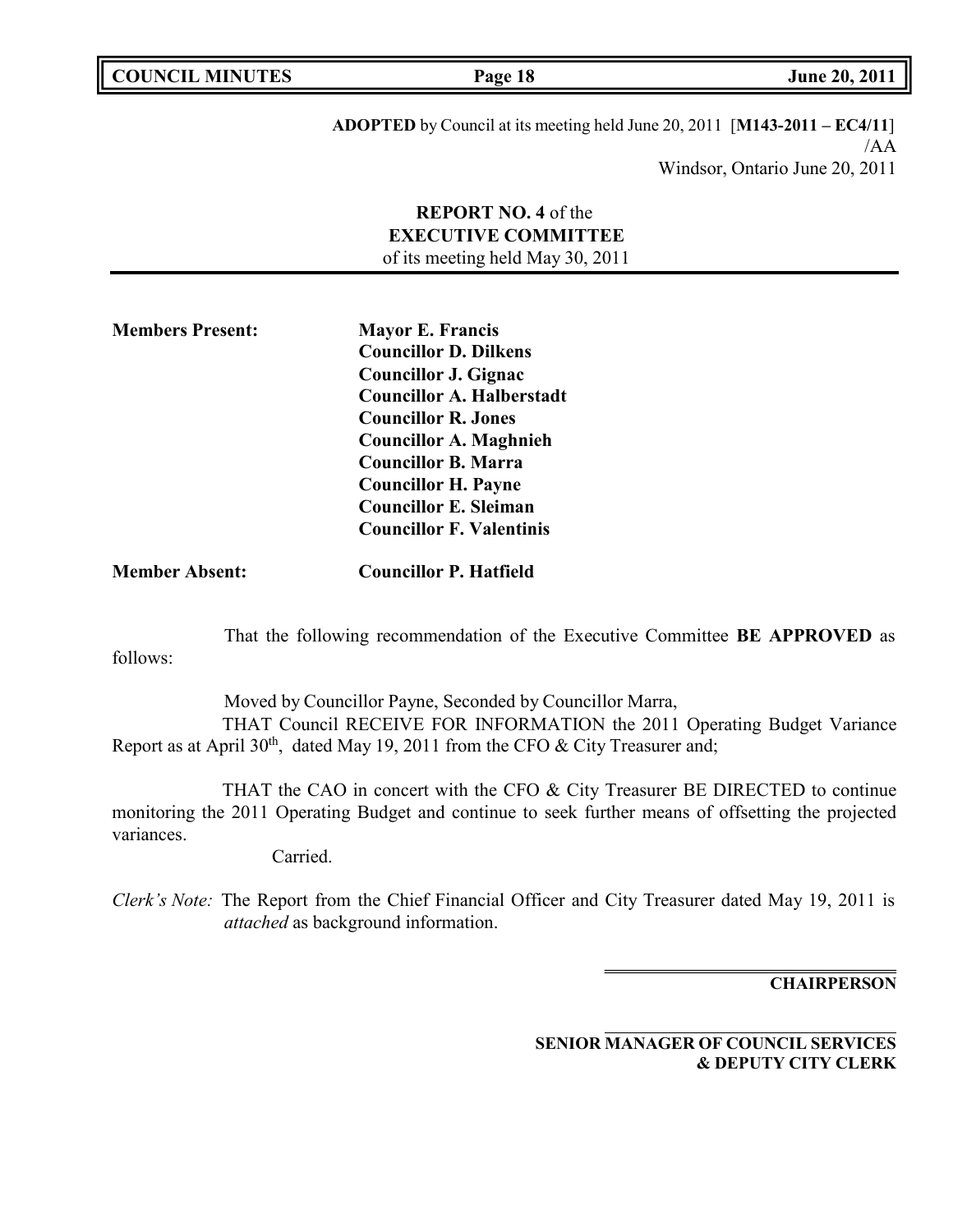**Page 19 June 20, 2011** 

**ADOPTED** by Council at its meeting held June 20, 2011 [**M143-2011 – EC5/11**] /AA Windsor, Ontario June 20, 2011

## **REPORT NO. 5** of the **EXECUTIVE COMMITTEE** of its meeting held May 30, 2011

| <b>Members Present:</b> | <b>Mayor E. Francis</b>          |  |
|-------------------------|----------------------------------|--|
|                         | <b>Councillor D. Dilkens</b>     |  |
|                         | <b>Councillor J. Gignac</b>      |  |
|                         | <b>Councillor A. Halberstadt</b> |  |
|                         | <b>Councillor R. Jones</b>       |  |
|                         | <b>Councillor A. Maghnieh</b>    |  |
|                         | <b>Councillor B. Marra</b>       |  |
|                         | <b>Councillor H. Payne</b>       |  |
|                         | <b>Councillor E. Sleiman</b>     |  |
|                         | <b>Councillor F. Valentinis</b>  |  |
|                         |                                  |  |

**Member Absent: Councillor P. Hatfield**

That the following recommendation of the Executive Committee **BE APPROVED** as

follows**:**

Moved by Councillor Marra, Seconded by Councillor Sleiman,

- I. That the City Council **APPROVE** securing an Irrevocable Letter of Credit with Scotia Bank in the estimated amount of \$820,000, with an upset limit of \$875,000, in lieu of making the 2011 minimum required solvency special payments to the pension fund of the frozen Transit Windsor Contributory Pension Plan to have deposited with the trustee and;
- II. That City Council **AUTHORIZE** the Mayor and the City Treasurer to sign the Scotia Bank Irrevocable Letter of Credit application, in the estimated amount of \$820,000, with an upset limit of \$875,000, in lieu of making the 2011 minimum required solvency special payments to the pension fund of the frozen Transit Windsor Contributory Pension Plan, in favour of a trustee to be determined, satisfactory in content to the City Treasurer, and in form to the City Solicitor and in compliance with the Regulations made under the Pension Benefits Standards Act, 1985 and the regulations thereunder and;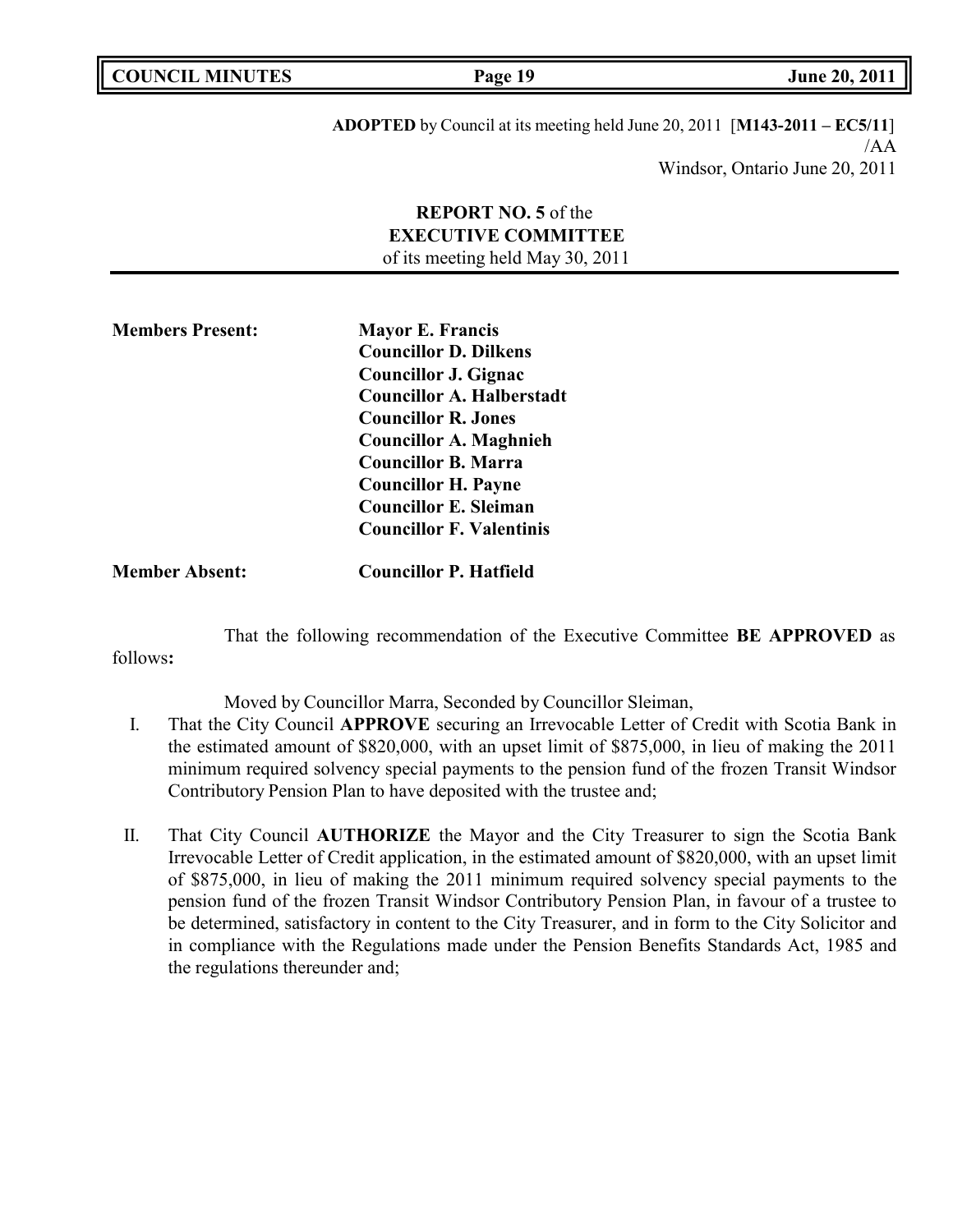## **COUNCIL MINUTES Page 20 June 20, 2011**

Report No. 5 - 2 - Windsor, Ontario June 20, 2011 Executive Committee May 30, 2011

- III. That City Council **APPROVE** retaining or appointing a trustee for the purpose of holding an Irrevocable Letter of Credit in trust for Transit Windsor's Contributory Pension Plan as may be deemed appropriate by the City Treasurer and, in connection therewith, to enter into a trust agreement with said trustee which trust agreement shall set out the terms and conditions for the holding of the letter of credit and;
- IV. That City Council **AUTHORIZE** the CAO and the City Clerk to sign all Administrative documents associated with securing the Irrevocable Letter of Credit, including any Trustee agreements, in lieu of making the 2011 minimum required solvency special payments to the pension fund of the frozen Transit Windsor Contributory Pension Plan,
- V. satisfactory in content to the City Treasurer, and in form to the City Solicitor and in compliance with the Regulations made under the Pension Benefits Standards Act, 1985 and the regulations thereunder and;
- VI. That the final amount of the Letter of Credit will **BE DETERMINED** by the actuaries, Mercer Canada, based on the December 31, 2010 valuation report and;
- VII. That the Irrevocable Letter of Credit **BE UPDATED AND RENEWED** annually as of December  $31<sup>st</sup>$  of each year, and more frequently if required, for the amount identified by the actuarial annual valuation, with an upset limit of \$3,854,000, in accordance with the requirements of the Pension Bpenefits Standards Act, 1985 and the regulations thereunder and satisfactory to the City Treasurer and;
- VIII. That City Council **AUTHORIZE** the Mayor and the City Treasurer to sign the annual (renewal) application of an Irrevocable Letter of Credit application, with an upset limit of \$3,854,000, in lieu of making the minimum required solvency special payments to the pension fund of the frozen Transit Windsor Contributory Pension Plan, in favour of a trustee, satisfactory in content to the City Treasurer, and in form to the City Solicitor.

Carried. Councillor Jones discloses an interest and abstains from voting on this matter.

*Clerk's Note:* The Report from the Chief Financial Officer and City Treasurer dated May 18, 2011 is *attached* as background information.

**CHAIRPERSON**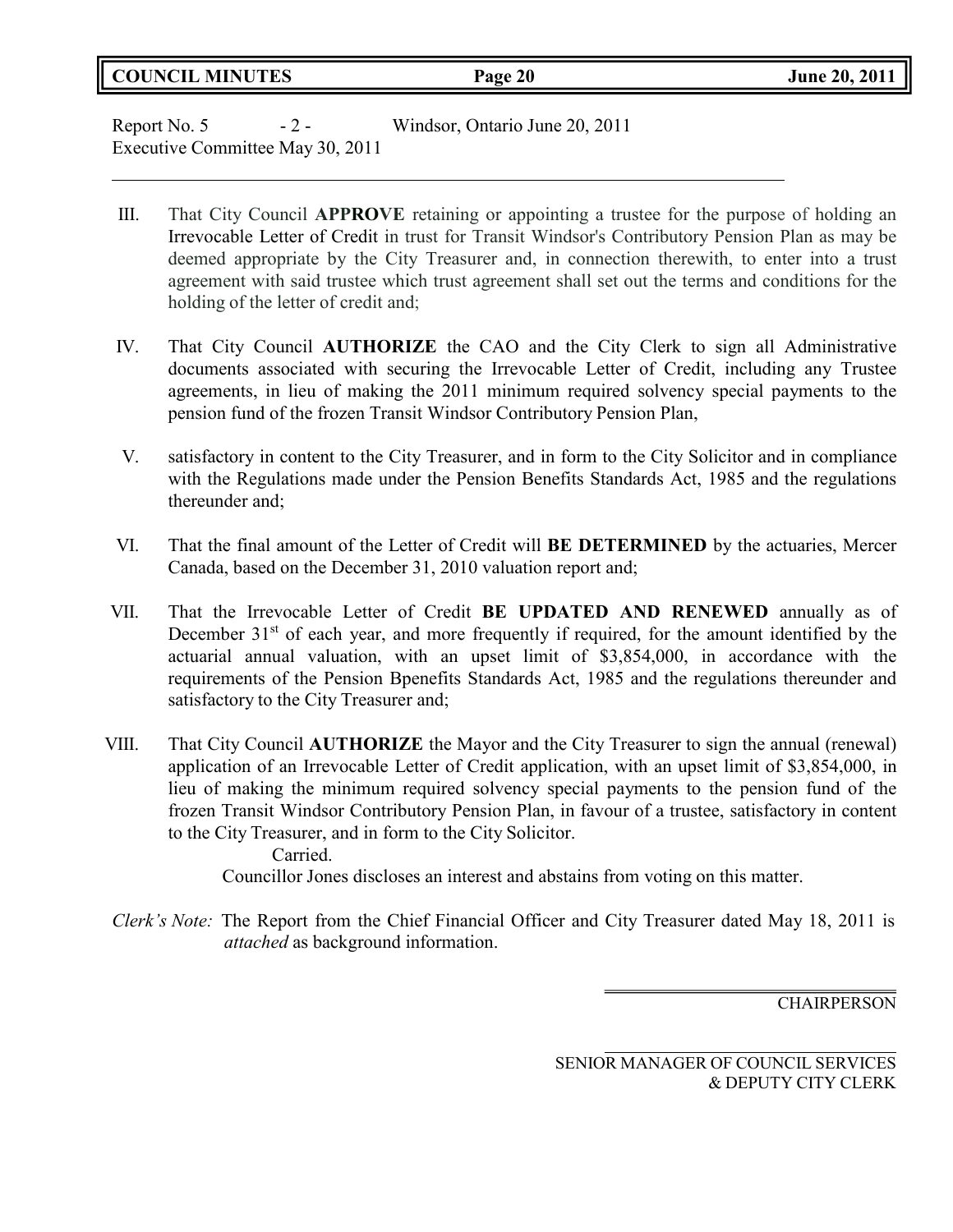| <b>COUNCIL MINUTES</b> | Page 21                                                     |
|------------------------|-------------------------------------------------------------|
|                        | <b>ADOPTED</b> by Council at its meeting held June 20, 2011 |

Windsor, Ontario June 20, 2011

## **REPORT NO. 6** of the **EXECUTIVE COMMITTEE** of its meeting held May 30, 2011

| <b>Members Present:</b> | <b>Mayor E. Francis</b>          |  |
|-------------------------|----------------------------------|--|
|                         | <b>Councillor D. Dilkens</b>     |  |
|                         | <b>Councillor J. Gignac</b>      |  |
|                         | <b>Councillor A. Halberstadt</b> |  |
|                         | <b>Councillor R. Jones</b>       |  |
|                         | <b>Councillor A. Maghnieh</b>    |  |
|                         | <b>Councillor B. Marra</b>       |  |
|                         | <b>Councillor H. Payne</b>       |  |
|                         | <b>Councillor E. Sleiman</b>     |  |
|                         | <b>Councillor F. Valentinis</b>  |  |
| <b>Member Absent:</b>   | <b>Councillor P. Hatfield</b>    |  |

**Referencing: REPORT NO. 49 of the AUDIT COMMITTEE**

That the following recommendation of the Executive Committee **BE APPROVED** as

follows**:**

Moved by Councillor Marra, Seconded by Councillor Sleiman,

That the Audit Committee **CONFIRM and RATIFY** the Committee Chairperson's approval of the engagement letter with KPMG to spend up to \$80,000 for the resourcing of the AGO for completing the WFCU Centre audit and if additional resourcing work is requested that KPMG **BE REQUESTED** to advise of that request; and further,

That the reporting mechanism for this audit be consistent with the audit for the 400 Building was handled.

Carried. Councillor Halberstadt voting nay.

*Clerk's Note:* The Report No. 49 from the Audit Committee dated May 19, 2011 is *attached* as background information.

**CHAIRPERSON**

**SENIOR MANAGER OF COUNCIL SERVICES & DEPUTY CITY CLERK**

**COUNCIL MINUTES Page 21 June 20, 2011**

/AA

 $[M143-2011 - EC6/11]$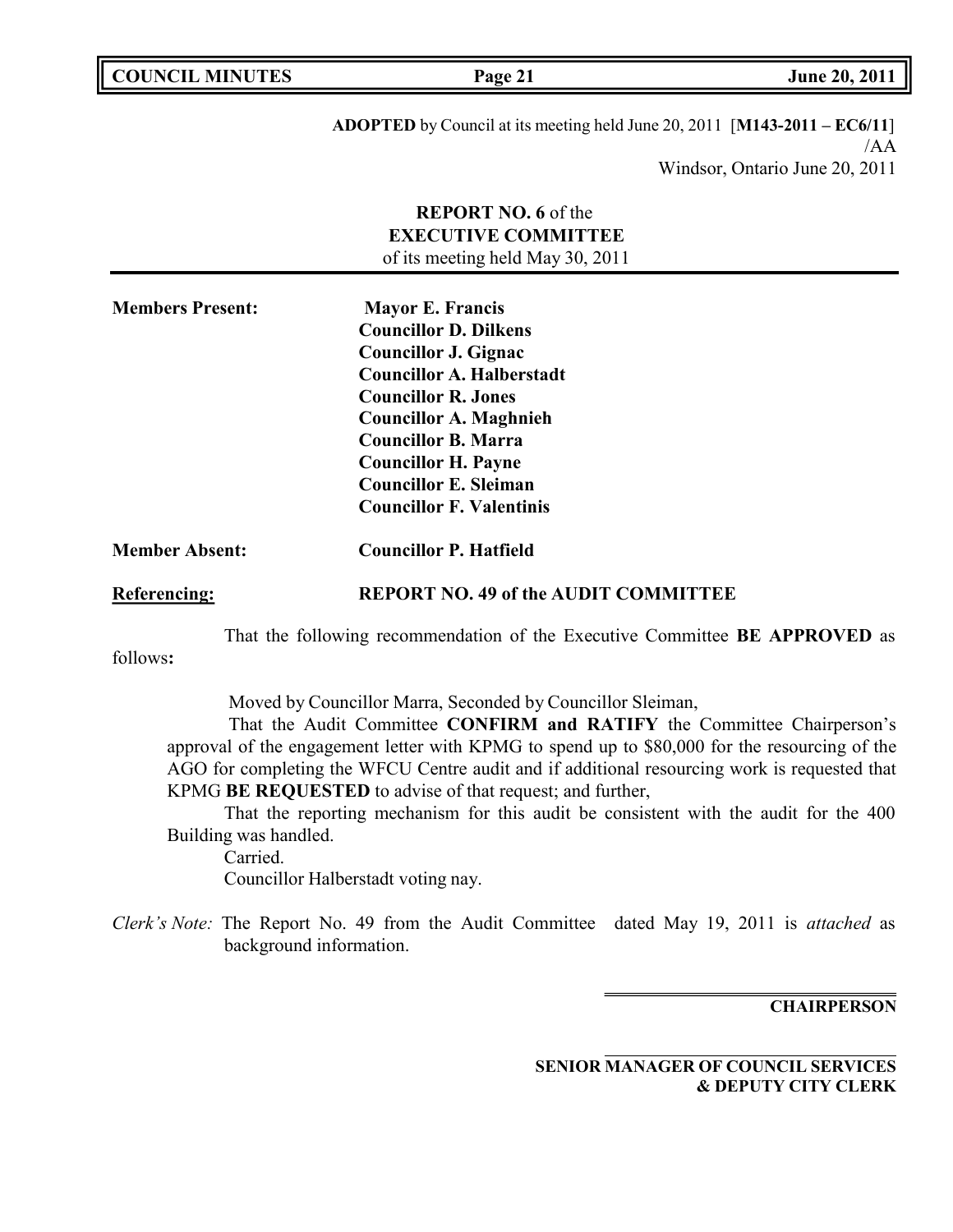|  | <b>COUNCIL MINUTES</b> |
|--|------------------------|
|--|------------------------|

**COUNCIL EXECUTE:** Fig. 2011

**ADOPTED** by Council at its meeting held June 20, 2011 [**M144-2011 – ETSC6/11**] /SV Windsor, Ontario June 20, 2011

## **REPORT NO. 1** of the **ENVIRONMENT & TRANSPORTATION STANDING COMMITTEE** of its meeting held May 25, 2011

| <b>Present:</b> | <b>Councillor Halberstadt</b><br><b>Councillor Sleiman</b><br><b>Councillor Valentinis</b> |  |
|-----------------|--------------------------------------------------------------------------------------------|--|
| Absent:         | <b>Councillor Hatfield</b><br><b>Councillor Payne</b>                                      |  |

That the following recommendations of the Environment and Transportation Standing Committee **BE APPROVED:**

Moved by Councillor Valentinis, seconded by Councillor Sleiman,

That the report of Provincial/Division Road Drainage Study and Storm and Sanitary Sewer Functional Design, completed by AECOM, dated May 18, 2011, **BE RECEIVED** for information and

That the recommended works **BE REFERRED** to the future capital budget process and used when planning road construction as approved by the Provincial/Division Road Environmental Assessment report.

Carried.

**NOTE: The report of the Engineer III (Acting) dated May 4, 2011 entitled "Provincial/Division Road Drainage Study and Storm and Sanitary Sewer Functional Design" is** *attached.*

**CHAIRPERSON**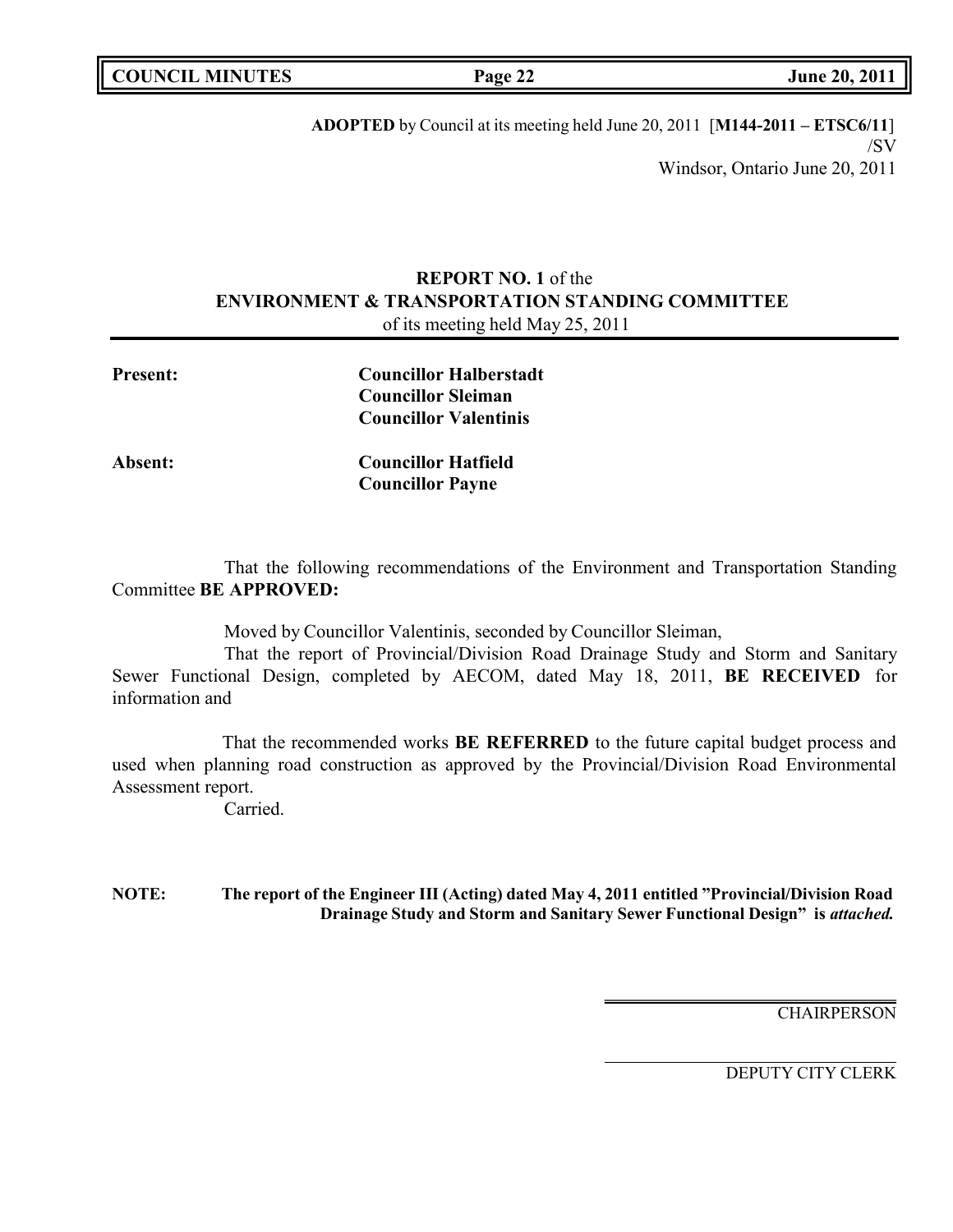|  | <b>COUNCIL MINUTES</b> |
|--|------------------------|
|--|------------------------|

**COUNCIL EXECUTE: COUNCIL EXECUTE: Page 23 June 20, 2011** 

**ADOPTED** by Council at its meeting held June 20, 2011 [**M144-2011 – ETSC1/11**] /SV Windsor, Ontario June 20, 2011

## **REPORT NO. 2** of the **ENVIRONMENT & TRANSPORTATION STANDING COMMITTEE** of its meeting held May 25, 2011

| <b>Present:</b> | <b>Councillor Halberstadt</b> |  |
|-----------------|-------------------------------|--|
|                 | <b>Councillor Sleiman</b>     |  |
|                 | <b>Councillor Valentinis</b>  |  |
| <b>Absent:</b>  | <b>Councillor Hatfield</b>    |  |
|                 | <b>Councillor Payne</b>       |  |
|                 |                               |  |
|                 |                               |  |

That the following recommendations of the Environment and Transportation Standing Committee **BE APPROVED:**

Moved by Councillor Valentinis, seconded by Councillor Sleiman, That the report of the City Engineer dated April, 19, 2011 entitled "Update Pilot Heat Alert and Response System (HARS) **BE RECEIVED FOR INFORMATION.** Carried.

NOTE: **The report of the Environmental Coordinator dated April 19, 2011 entitled "Update Pilot Heat Alert and Response System (HARS)" is** *attached.*

**CHAIRPERSON**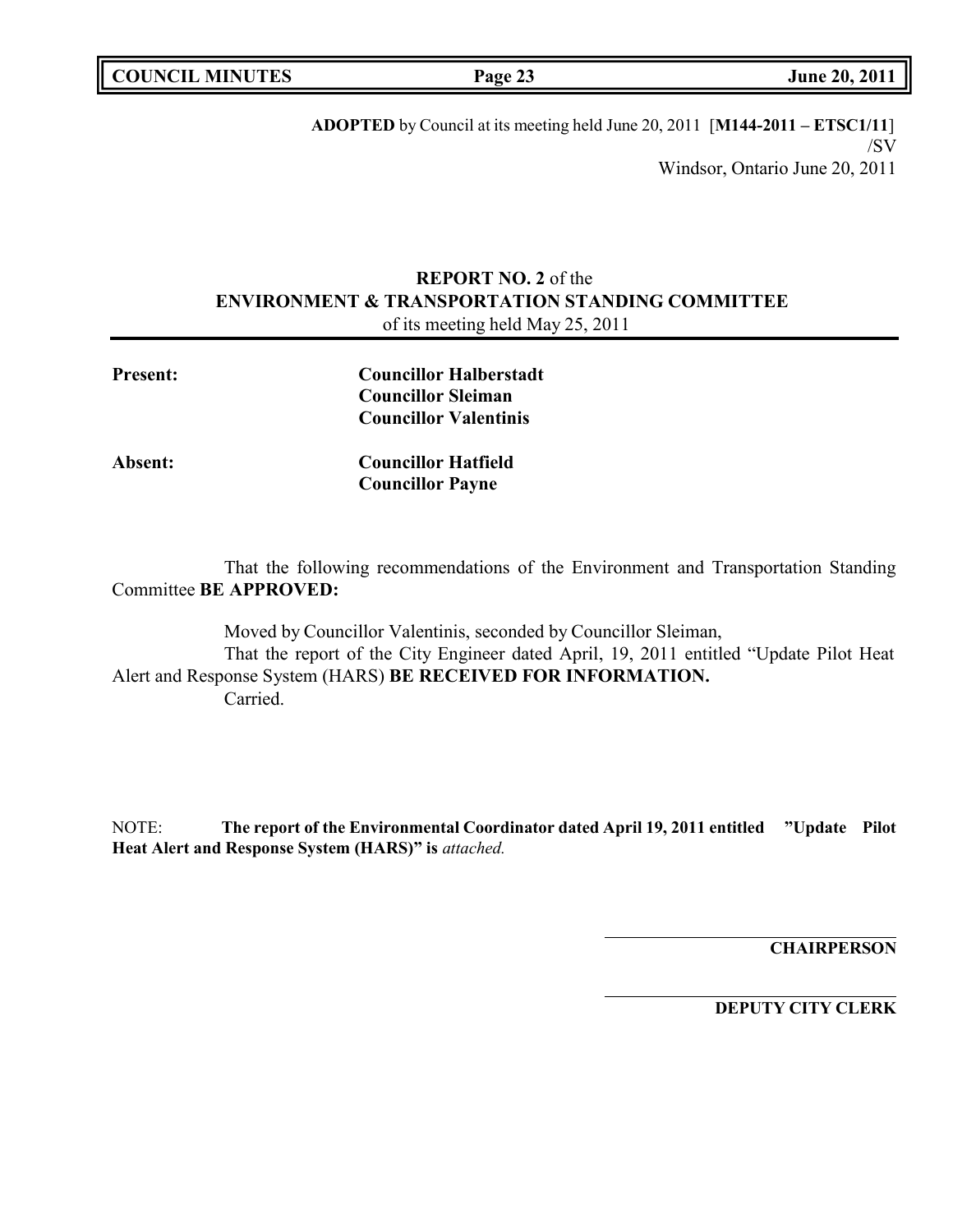|  | <b>COUNCIL MINUTES</b> |
|--|------------------------|
|--|------------------------|

**COUNCIL EXECUTE:** Fig. 2011

**ADOPTED** by Council at its meeting held June 20, 2011 [**M144-2011 – ETSC1/11**] /SV Windsor, Ontario June 20, 2011

## **REPORT NO. 2** of the **ENVIRONMENT & TRANSPORTATION STANDING COMMITTEE** of its meeting held May 25, 2011

| <b>Present:</b> | <b>Councillor Halberstadt</b><br><b>Councillor Sleiman</b><br><b>Councillor Valentinis</b> |  |
|-----------------|--------------------------------------------------------------------------------------------|--|
| <b>Absent:</b>  | <b>Councillor Hatfield</b><br><b>Councillor Payne</b>                                      |  |
|                 |                                                                                            |  |

That the following recommendations of the Environment and Transportation Standing Committee **BE APPROVED:**

Moved by Councillor Valentinis, seconded by Councillor Sleiman, That the report of the City Engineer dated April, 19, 2011 entitled "Update Pilot Heat Alert and Response System (HARS) **BE RECEIVED FOR INFORMATION.** Carried.

NOTE: **The report of the Environmental Coordinator dated April 19, 2011 entitled "Update Pilot Heat Alert and Response System (HARS)" is** *attached.*

**CHAIRPERSON**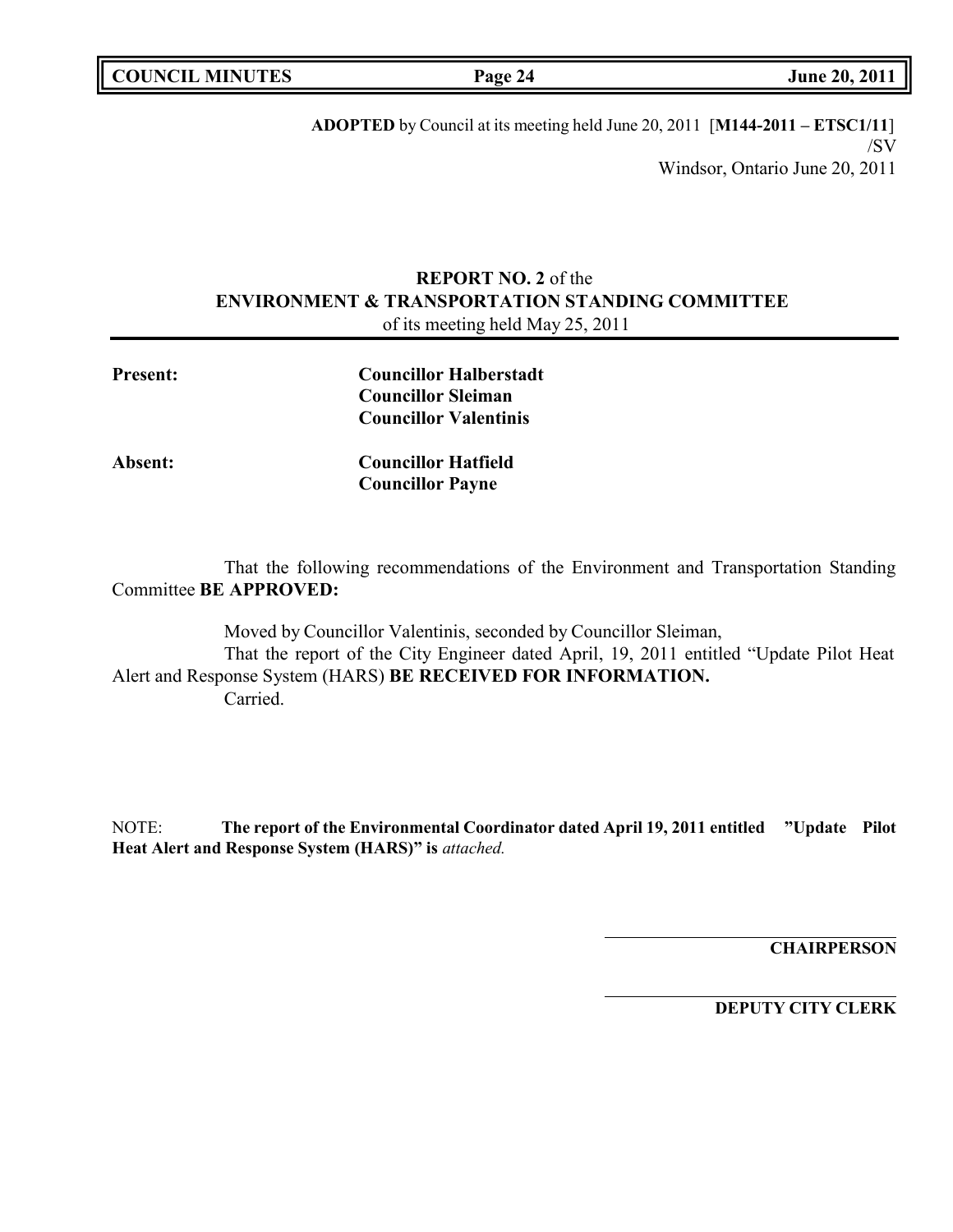|  | <b>COUNCIL MINUTES</b> |
|--|------------------------|
|--|------------------------|

**COUNCIL MINUTES Page 25 June 20, 2011**

**ADOPTED** by Council at its meeting held June 20, 2011 [**M144-2011 – ETSC7/11**] SV Windsor, Ontario June 20, 2011

## **REPORT NO. 3** of the **ENVIRONMENT & TRANSPORTATION STANDING COMMITTEE** of its meeting held May 25, 2011

| <b>Present:</b> | <b>Councillor Halberstadt</b><br><b>Councillor Sleiman</b><br><b>Councillor Valentinis</b> |
|-----------------|--------------------------------------------------------------------------------------------|
| <b>Absent:</b>  | <b>Councillor Hatfield</b><br><b>Councillor Payne</b>                                      |

That the following recommendations of the Environment and Transportation Standing Committee **BE APPROVED:**

Moved by Councillor Sleiman, seconded by Councillor Valentinis,

- **I.** That the Environmental and Transportation Standing Committee **APPROVE** the Project Charter dated May 2, 2011 for the new Maintenance, Repair & Overhaul (MRO) Service Hangar facility at YQG Airport, attached as Appendix A; and
- **II.** That the MRO Project Charter be **RECOMMENDED** to City Council for **APPROVAL**. Carried.

NOTE: **The report of the Project Administrator dated May 5, 2011 entitled "MRO SERVICE HANGAR Project Charter" is** *attached.*

**CHAIRPERSON**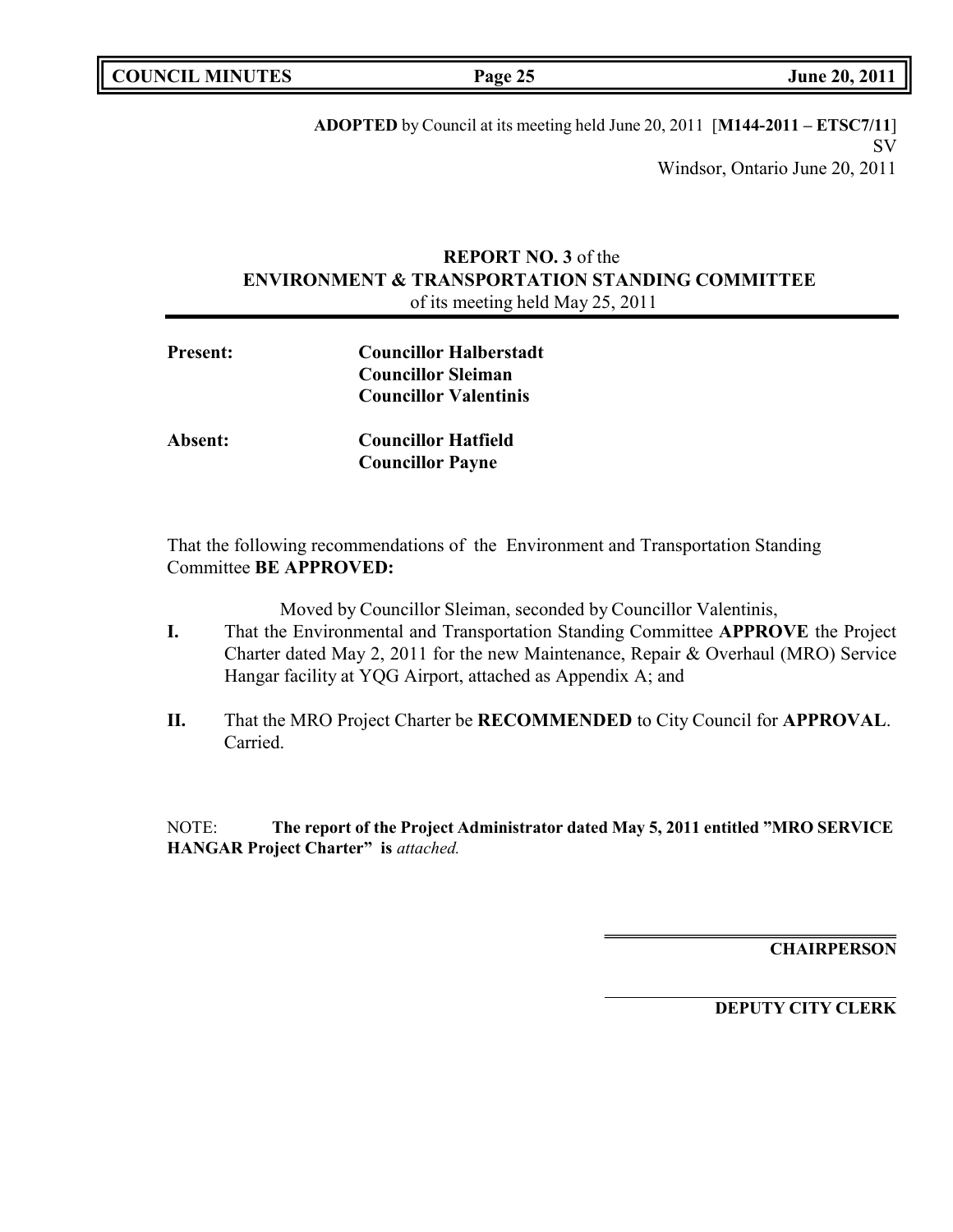|  | <b>COUNCIL MINUTES</b> |
|--|------------------------|
|--|------------------------|

**COUNCIL EXECUTE:** Fig. 2011

**ADOPTED** by Council at its meeting held June 20, 2011 [**M144-2011 – ETSC2/11**] /SV Windsor, Ontario June 20, 2011

## **REPORT NO. 4** of the **ENVIRONMENT & TRANSPORTATION STANDING COMMITTEE** of its meeting held May 25, 2011

| <b>Present:</b> | <b>Councillor Halberstadt</b> |
|-----------------|-------------------------------|
|                 | <b>Councillor Sleiman</b>     |
|                 | <b>Councillor Valentinis</b>  |
| <b>Absent:</b>  | <b>Councillor Hatfield</b>    |
|                 | <b>Councillor Payne</b>       |

That the following recommendations of the Environment and Transportation Standing Committee **BE APPROVED:**

Moved by Councillor Valentinis, seconded by Councillor Sleiman,

That Council **APPROVE** the transfer of capital funds in the amount of \$10,000.00 in order to participate in the Detroit River Shoreline Assessment Study, from project #7082010 -Prado Place - Riverside to Wyandotte.

Carried.

NOTE: **The report of the Senior Manager, Infrastructure and Transportation Planning/Deputy City Engineer dated April 29, 2011 entitled "Detroit River – Shoreline Assessment" is** *attached.*

**CHAIRPERSON**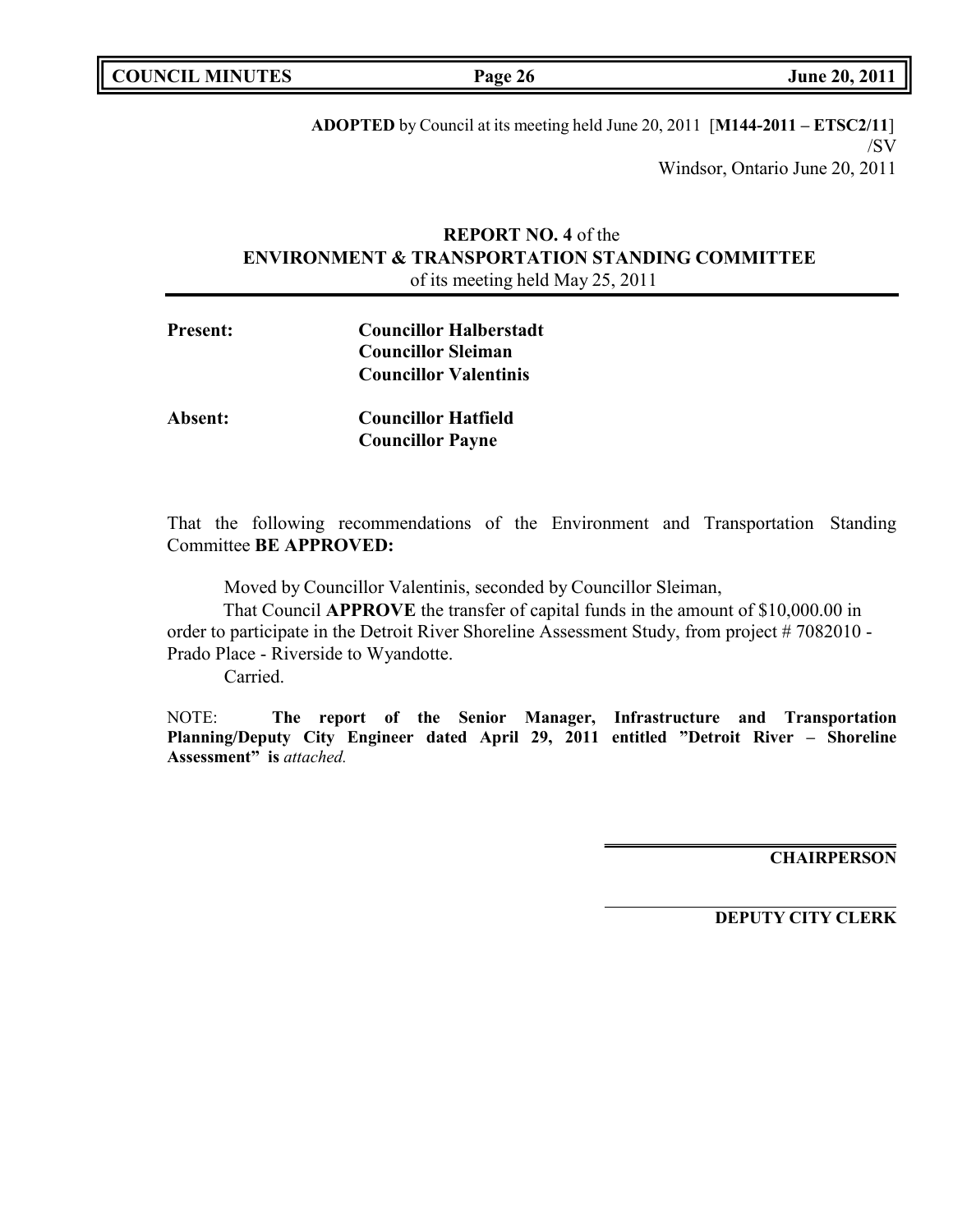|  | <b>COUNCIL MINUTES</b> |
|--|------------------------|
|--|------------------------|

**COUNCIL MINUTES Page 27 June 20, 2011**

**ADOPTED** by Council at its meeting held June 20, 2011 [**M144-2011 – ETSC8/11**] /SV Windsor, Ontario June 20, 2011

## **REPORT NO. 5** of the **ENVIRONMENT & TRANSPORTATION STANDING COMMITTEE** of its meeting held May 25, 2011

| <b>Present:</b> | <b>Councillor Halberstadt</b> |  |
|-----------------|-------------------------------|--|
|                 | <b>Councillor Sleiman</b>     |  |
|                 | <b>Councillor Valentinis</b>  |  |
| Absent:         | <b>Councillor Hatfield</b>    |  |
|                 | <b>Councillor Payne</b>       |  |

That the following recommendations of the Environment and Transportation Standing Committee **BE APPROVED:**

Moved by Councillor Valentinis, seconded by Councillor Sleiman,

- **I.** That **APPROVAL BE GIVEN** to proceed with the preparation of a Class Environmental Assessment for the drainage plan for the lands annexed by the City from the Town of Tecumseh.
- **II.** That the Essex Region Conservation Authority **BE REQUESTED** to continue act as the City's agent in the preparation of the Annexed Lands Master Drainage Plan.
- **III.** That **APPROVAL BE GIVEN** to undertake an expenditure of \$190,000 for increased project cost for preparation of the Annexed Lands Master Drainage Plan, to be funded from Project ID# 7076102 Sandwich South (formerly Tecumseh) Lands Servicing. Carried.

NOTE: **The report of the Engineer III dated May 6, 2011 entitled "Annexed Lands Master Drainage Plan – Project Resumption" is** *attached.*

**CHAIRPERSON**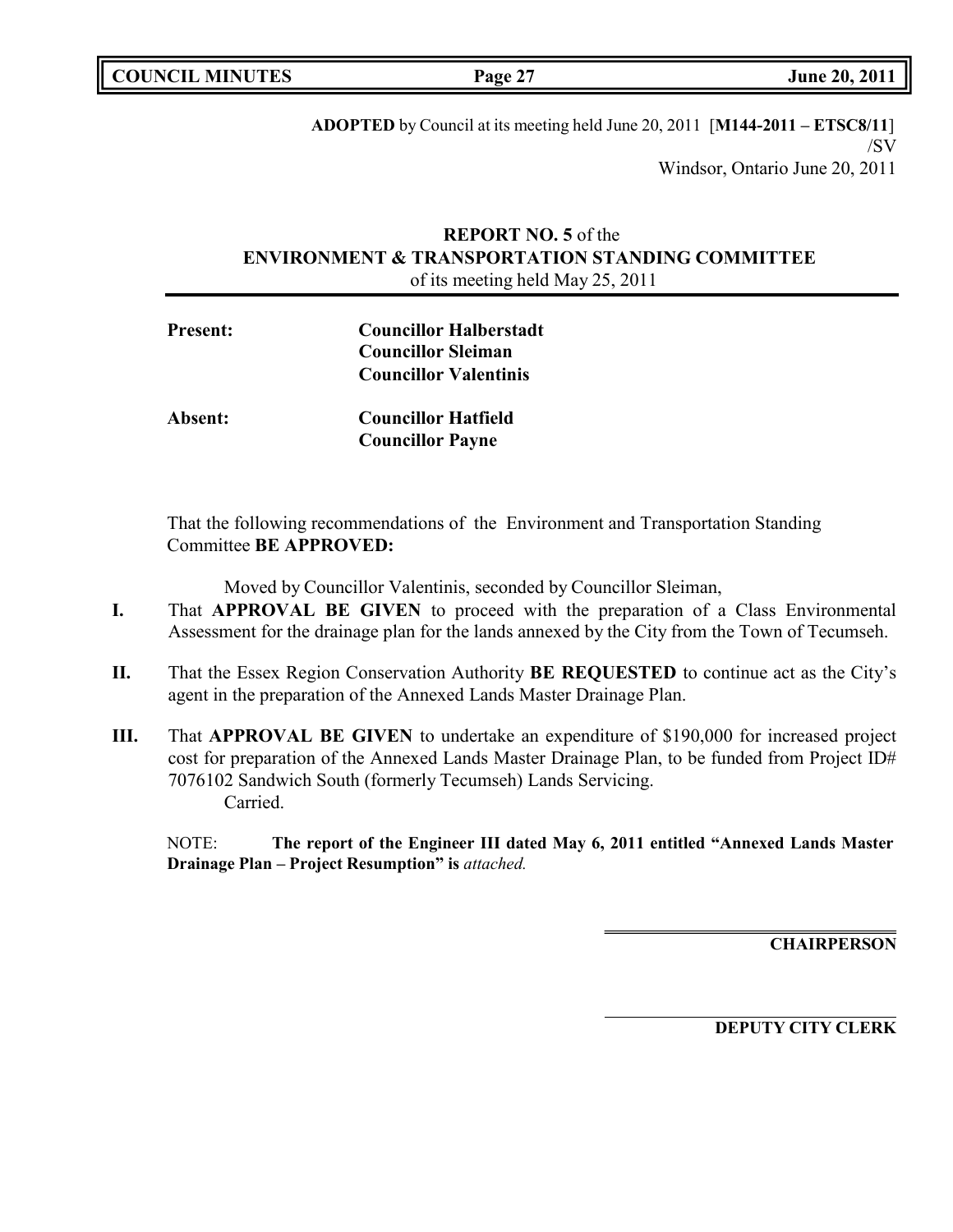|  | <b>COUNCIL MINUTES</b> |
|--|------------------------|
|--|------------------------|

**COUNCIL EXECUTE: COUNCIL EXECUTE: Page 28 June 20, 2011** 

**ADOPTED** by Council at its meeting held June 20, 2011 [**M144-2011 – ETSC3/11**] /SV Windsor, Ontario June 20, 2011

## **REPORT NO. 6** of the **ENVIRONMENT & TRANSPORTATION STANDING COMMITTEE** of its meeting held May 25, 2011

| <b>Present:</b>     | <b>Councillor Halberstadt</b>      |
|---------------------|------------------------------------|
|                     | <b>Councillor Sleiman</b>          |
|                     | <b>Councillor Valentinis</b>       |
| <b>Absent:</b>      | <b>Councillor Hatfield</b>         |
|                     | <b>Councillor Payne</b>            |
| <b>Referencing:</b> | <b>REPORT NO. 49</b>               |
|                     | <b>WINDSOR BICYCLING COMMITTEE</b> |
|                     | of its meeting held May 10, 2011   |

That the following recommendations of the Environment and Transportation Standing Committee **BE APPROVED:**

Moved by Councillor Valentinis, seconded by Councillor Sleiman,

That the Windsor Bicycling Committee recommends that bicycle lanes and bike parking post and rings **BE RECOMMENDED FOR CONSIDERATION** in each of the following two Public Works projects, Wyandotte Street West (Sunset to Campbell streets) and Wyandotte Street East Beautification Project.

Carried.

*Clerk's Note:* **Report No. 49 of the Windsor Bicycling Committee from the May 10, 2011 meeting is** *attached* **for information.**

**CHAIRPERSON**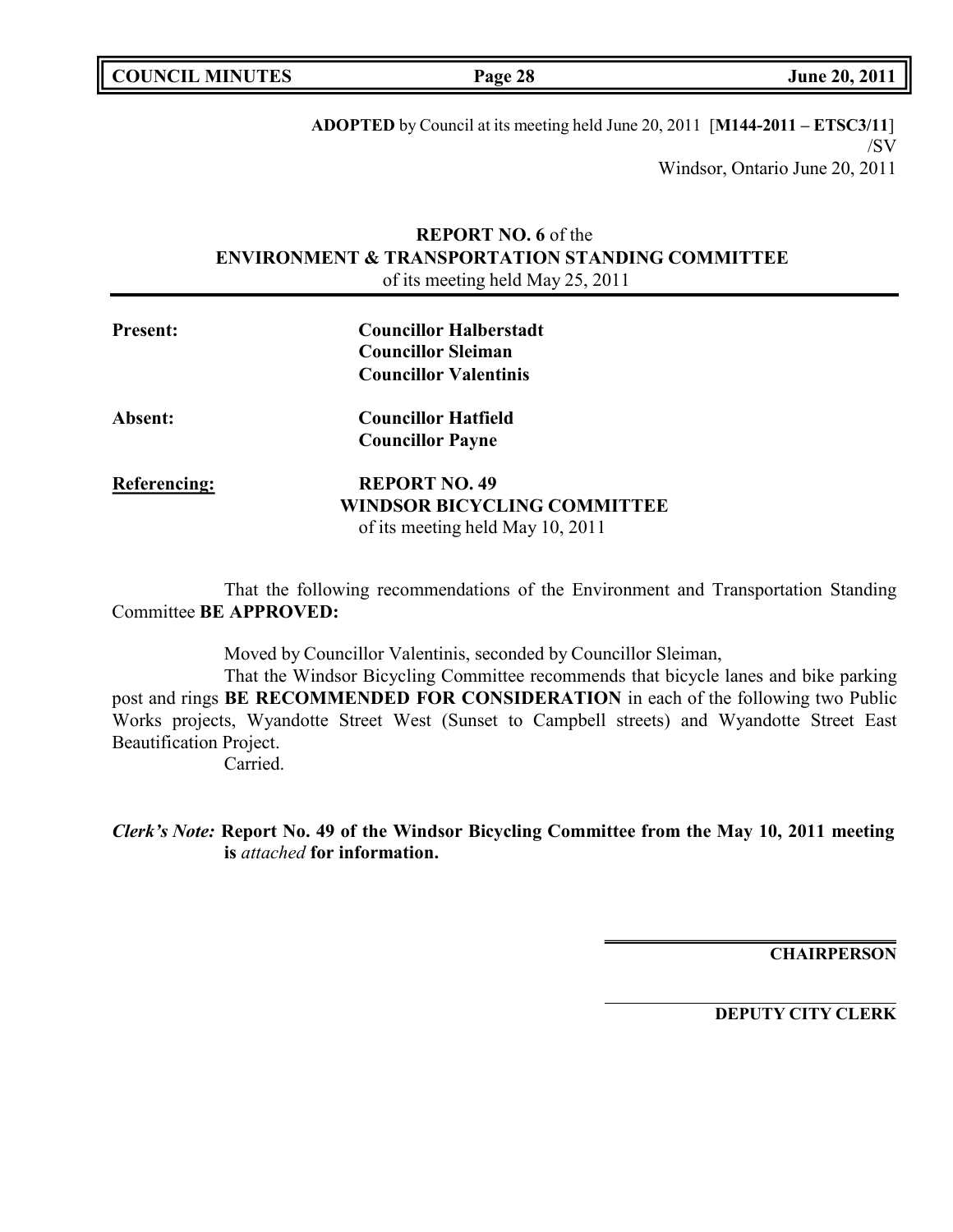|  | <b>COUNCIL MINUTES</b> |
|--|------------------------|
|--|------------------------|

**COUNCIL MINUTES Page 29 June 20, 2011**

**ADOPTED** by Council at its meeting held June 20, 2011 [**M144-2011 – ETSC4/11**] /SV Windsor, Ontario June 20, 2011

## **REPORT NO. 7** of the **ENVIRONMENT & TRANSPORTATION STANDING COMMITTEE** of its meeting held May 25, 2011

| <b>Present:</b> | <b>Councillor Halberstadt</b>      |  |
|-----------------|------------------------------------|--|
|                 | <b>Councillor Sleiman</b>          |  |
|                 | <b>Councillor Valentinis</b>       |  |
| <b>Absent:</b>  | <b>Councillor Hatfield</b>         |  |
|                 | <b>Councillor Payne</b>            |  |
| Referencing:    | <b>REPORT NO. 50</b>               |  |
|                 | <b>WINDSOR BICYCLING COMMITTEE</b> |  |
|                 | of its meeting held May 10, 2011   |  |

That the following recommendations of the Environment and Transportation Standing Committee **BE APPROVED:**

Moved by Councillor Valentinis, seconded by Councillor Sleiman, That bicycle amenities **BE RECOMMENDED FOR CONSIDERATION** in the Ottawa Street rehabilitation project including and not limited to the application or installation of post and rings, bike parking, and share road signs including the outlining of sharrow lanes. Carried.

*Clerk's Note:* **Report No. 50 of the Windsor Bicycling Committee from the May 10, 2011 meeting is** *attached* **for information.**

**CHAIRPERSON**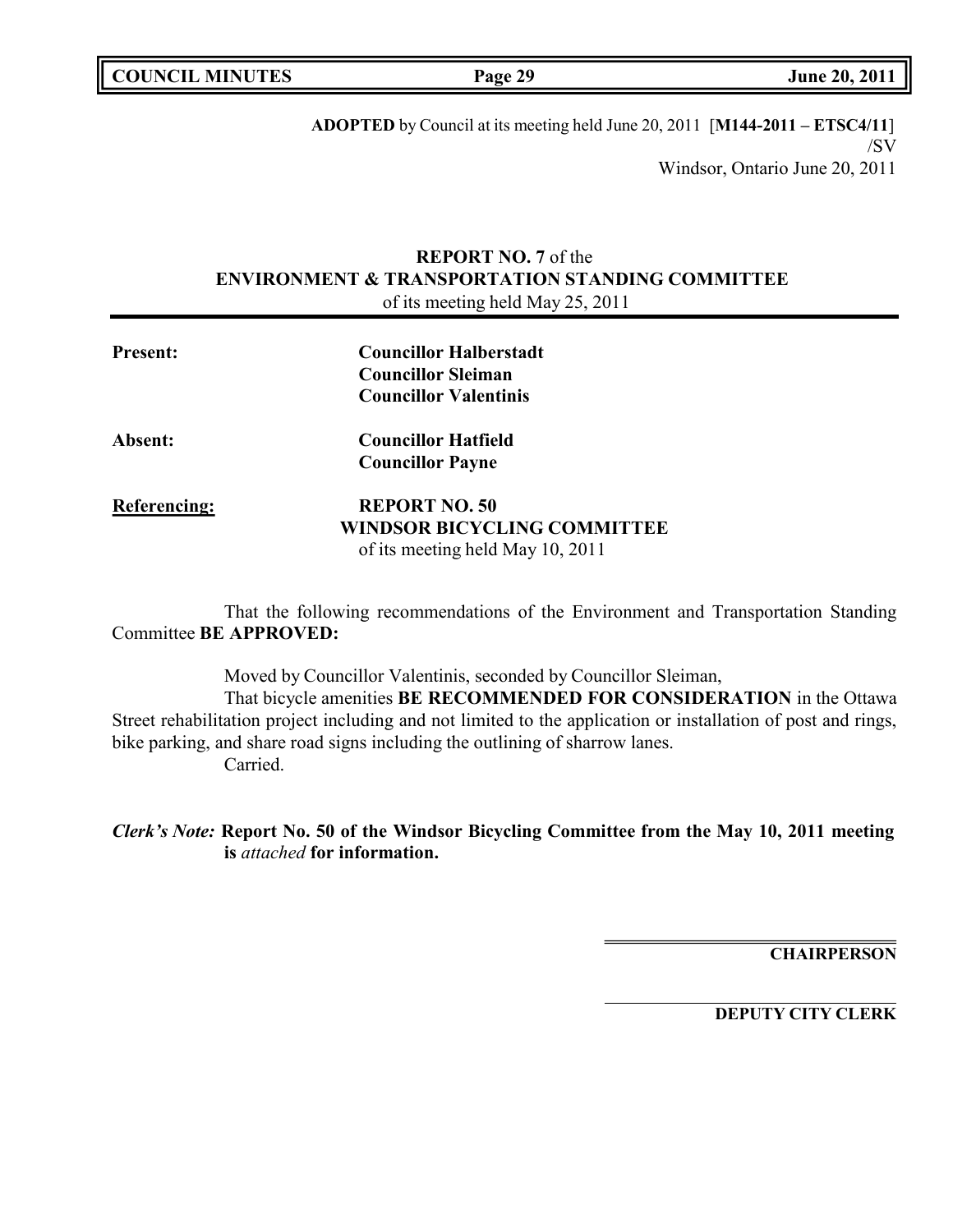|  | <b>COUNCIL MINUTES</b> |
|--|------------------------|
|--|------------------------|

**COUNCIL EXECUTE:** FOR **LIGATION COUNCIL COUNCIL COUNCIL COUNCIL COUNCIL COUNCIL COUNCIL COUNCIL COUNCIL** 

**ADOPTED** by Council at its meeting held June 20, 2011 [**M144-2011 – ETSC5/11**] /SV Windsor, Ontario June 20, 2011

## **REPORT NO. 8** of the **ENVIRONMENT & TRANSPORTATION STANDING COMMITTEE** of its meeting held May 25, 2011

| <b>Present:</b>     | <b>Councillor Halberstadt</b>      |
|---------------------|------------------------------------|
|                     | <b>Councillor Sleiman</b>          |
|                     | <b>Councillor Valentinis</b>       |
| <b>Absent:</b>      | <b>Councillor Hatfield</b>         |
|                     | <b>Councillor Payne</b>            |
| <b>Referencing:</b> | <b>REPORT NO. 51</b>               |
|                     | <b>WINDSOR BICYCLING COMMITTEE</b> |
|                     | of its meeting held May 10, 2011   |

That the following recommendations of the Environment and Transportation Standing Committee **BE APPROVED:**

Moved by Councillor Valentinis, seconded by Councillor Sleiman,

That the Bike Lanes previously designated for inclusion on Erie Street according to B.U.M.P. **BE RECOMMENDED FOR CONSIDERATION** to **BE RELOCATED** on Giles Street East, easterly between Ouellette Avenue and Lincoln Road and westerly between Ouellette Avenue and Janette Boulevard.

Carried.

*Clerk's Note:* **Report No. 51 of the Windsor Bicycling Committee from the May 10, 2011 meeting is** *attached* **for information.**

**CHAIRPERSON**